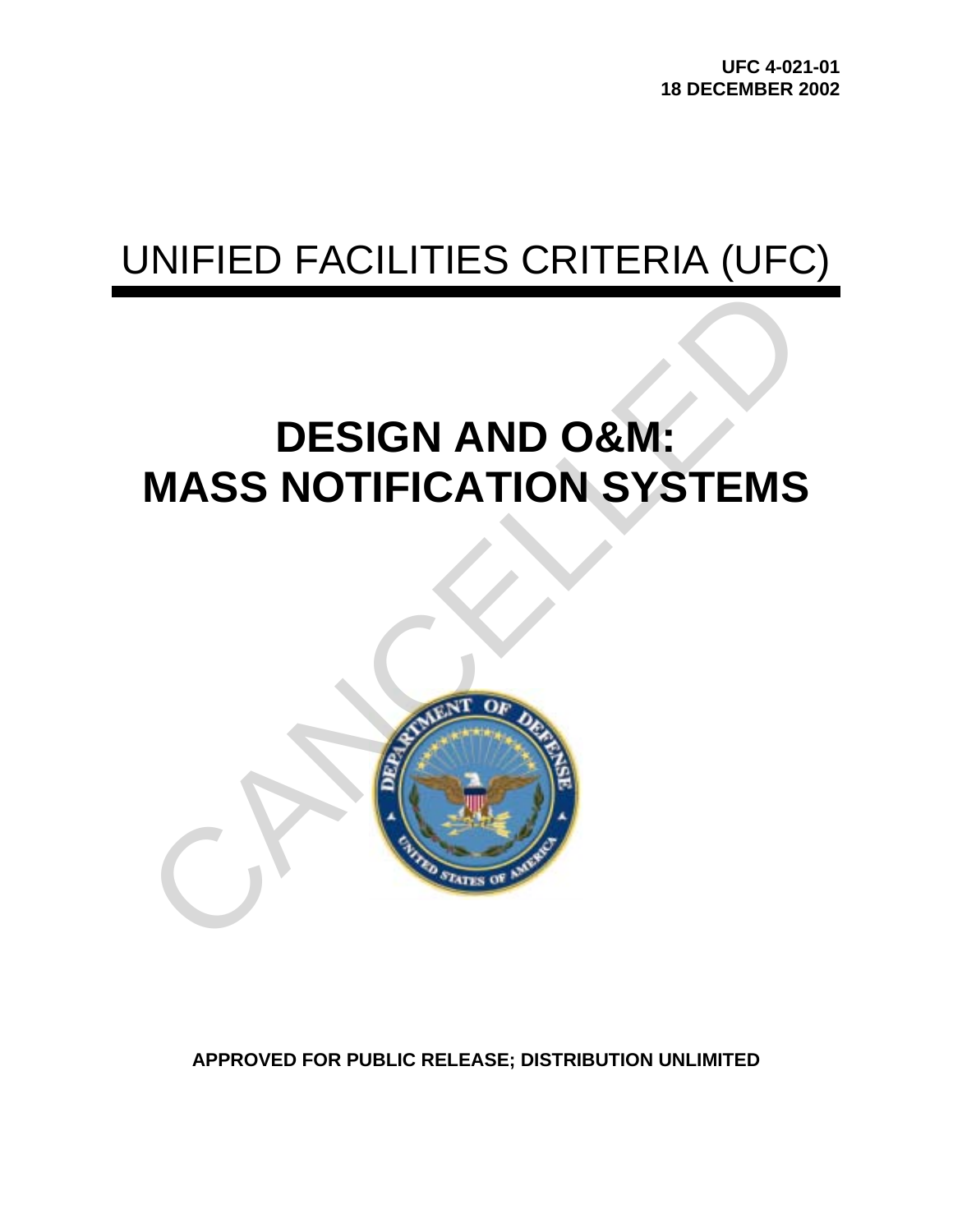# **UNIFIED FACILITIES CRITERIA (UFC)**

## **MASS NOTIFICATION SYSTEMS**

Any copyrighted material included in this UFC is identified at its point of use. Use of the copyrighted material apart from this UFC must have the permission of the copyright holder.

AIR FORCE CIVIL ENGINEER SUPPORT AGENCY (Preparing Activity)

NAVAL FACILITIES ENGINEERING COMMAND

U.S. ARMY CORPS OF ENGINEERS

Record of Changes (changes are indicated by \**1**\ ... /**1**/)

| Change No.   Date | <b>Location</b> |
|-------------------|-----------------|
|                   |                 |
|                   |                 |

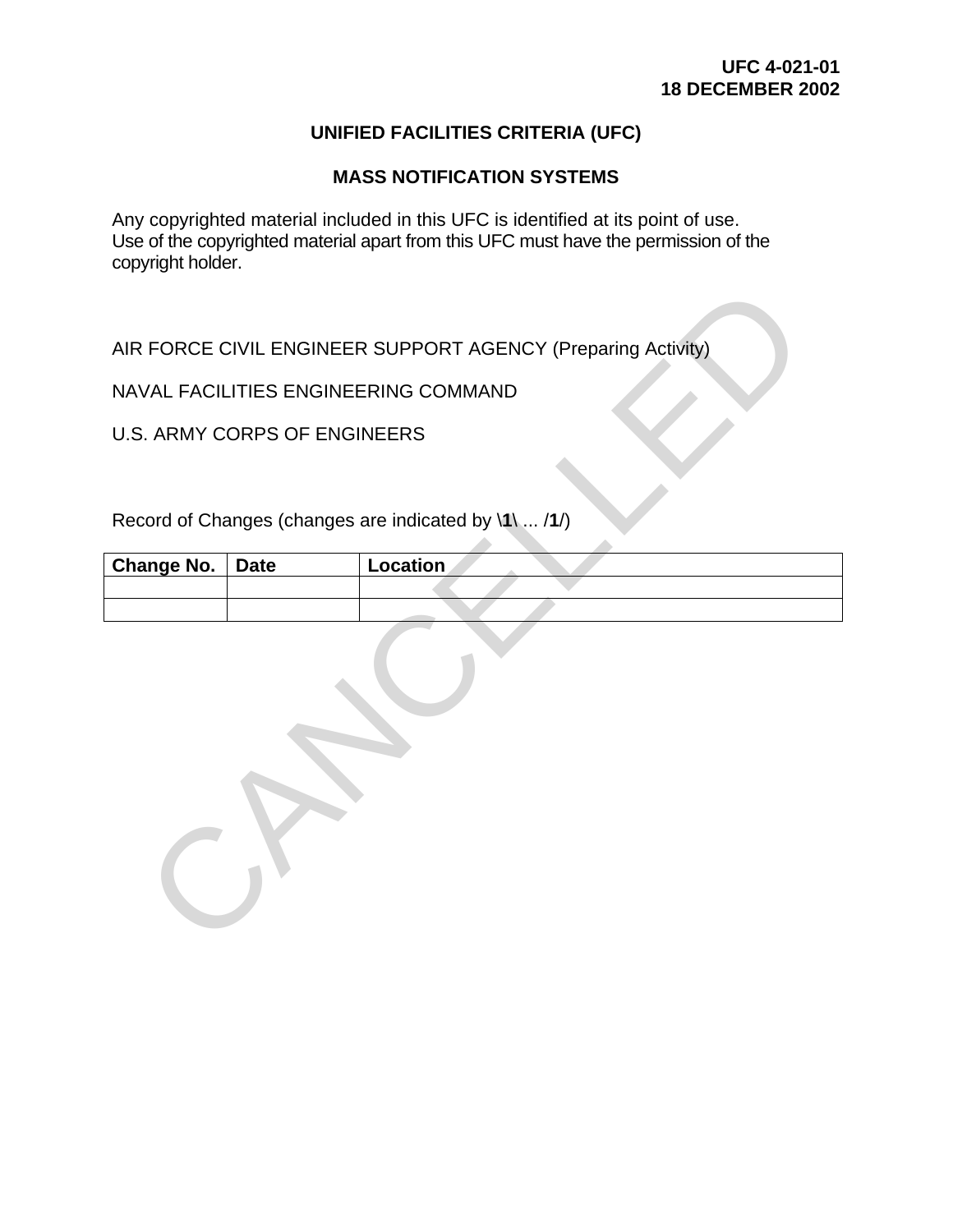#### **FOREWORD**

The Unified Facilities Criteria (UFC) system is prescribed by MIL-STD 3007 and provides planning, design, construction, sustainment, restoration, and modernization criteria, and applies to the Military Departments, the Defense Agencies, and the DoD Field Activities in accordance with [USD\(AT&L\) Memorandum](http://www.wbdg.org/pdfs/ufc_implementation.pdf) dated 29 May 2002. UFC will be used for all DoD projects and work for other customers where appropriate. All construction outside of the United States is also governed by Status of forces Agreements (SOFA), Host Nation Funded Construction Agreements (HNFA), and in some instances, Bilateral Infrastructure Agreements (BIA.) Therefore, the acquisition team must ensure compliance with the more stringent of the UFC, the SOFA, the HNFA, and the BIA, as applicable.

UFC are living documents and will be periodically reviewed, updated, and made available to users as part of the Services' responsibility for providing technical criteria for military construction. Headquarters, U.S. Army Corps of Engineers (HQUSACE), Naval Facilities Engineering Command (NAVFAC), and Air Force Civil Engineer Support Agency (AFCESA) are responsible for administration of the UFC system. Defense agencies should contact the preparing service for document interpretation and improvements. Technical content of UFC is the responsibility of the cognizant DoD working group. Recommended changes with supporting rationale should be sent to the respective service proponent office by the following electronic form: Criteria Change Request (CCR). The form is also accessible from the Internet sites listed below. refore, the acquisition team must ensure compliance with the more stringent of the UFC,<br>
FA, the INNFA, and the BIA, as applicable,<br>
2 are living documents and will be periodically reviewed, updated, and made available to<br>

UFC are effective upon issuance and are distributed only in electronic media from the following source:

• Whole Building Design Guide web site http://dod.wbdg.org/.

Hard copies of UFC printed from electronic media should be checked against the current electronic version prior to use to ensure that they are current.

AUTHORIZED BY:

 $\mathcal{L}_{\mathcal{L}}$ 

DONALD L. BASHAM, P.E. Chief, Engineering and Construction U.S. Army Corps of Engineers

 $L_0$  to the process to the control  $L_1$ HLEEN I. FERGUSON.

The Deputy Civil Engineer DCS/Installations & Logistics Department of the Air Force

 $\bigcup_{\alpha,\alpha}$   $\bigcup_{\alpha\beta}$ 

DR. JAMES W WRIGHT ChiefEngineer Naval Facilities Engineering Command

 $\chi$   $\chi$   $\mu$   $\mu$ 

TW. MOY, P.E. Director, Installations Requirements and Management Office of the Deputy Under Secretary of Defense (Installations and Environment)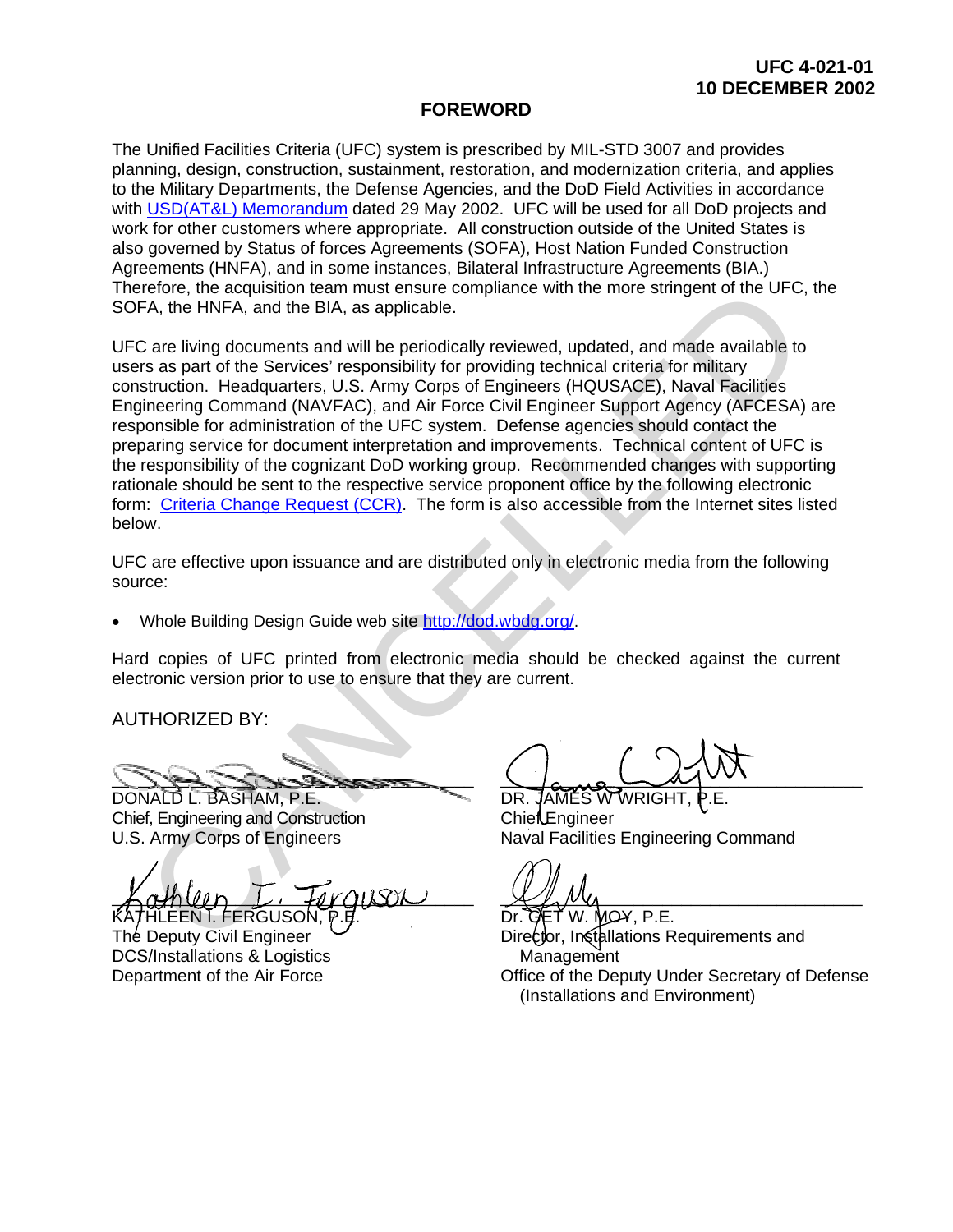# **UFC 4-021-01 18 DECEMBER 2002**

# **CONTENTS**

# CHAPTER 1 INTRODUCTION

| Paragraph | $1 - 1$   |                                                                    |  |
|-----------|-----------|--------------------------------------------------------------------|--|
|           | $1 - 2$   |                                                                    |  |
|           | $1 - 3$   |                                                                    |  |
|           | $1 - 3.1$ |                                                                    |  |
|           | $1 - 3.2$ |                                                                    |  |
|           | $1 - 3.3$ |                                                                    |  |
|           | $1 - 3.4$ |                                                                    |  |
|           | $1 - 4$   |                                                                    |  |
|           | $1 - 5$   |                                                                    |  |
|           | $1 - 6$   |                                                                    |  |
|           | 1.6.1     |                                                                    |  |
|           | $1 - 6.2$ |                                                                    |  |
|           | $1 - 6.3$ |                                                                    |  |
|           | $1 - 6.4$ |                                                                    |  |
|           | $1 - 7$   | QUALIFICATIONS OF SUPPLIERS AND CONTRACTORS 1-3                    |  |
|           | $1 - 7.1$ |                                                                    |  |
|           | $1 - 7.2$ | Mass Notification System Component Products and Manufacturers 1-3  |  |
|           | $1 - 7.3$ |                                                                    |  |
|           | $1 - 7.4$ |                                                                    |  |
|           | $1 - 8$   | QUALIFICATIONS OF MAINTENANCE PERSONNEL 1-4                        |  |
|           | $1 - 8.1$ |                                                                    |  |
|           | $1 - 8.2$ |                                                                    |  |
|           | $1 - 8.3$ |                                                                    |  |
|           |           |                                                                    |  |
|           |           | CHAPTER 2 OVERVIEW OF MASS NOTIFICATION SYSTEMS                    |  |
| Paragraph | $2 - 1$   |                                                                    |  |
|           | $2 - 2$   |                                                                    |  |
|           | $2 - 2.1$ |                                                                    |  |
|           | $2 - 2.2$ |                                                                    |  |
|           | $2 - 2.3$ |                                                                    |  |
|           | $2 - 3$   | TYPES OF MASS NOTIFICATION SYSTEMS 2-1                             |  |
|           | $2 - 3.1$ |                                                                    |  |
|           | $2 - 3.2$ |                                                                    |  |
|           | $2 - 3.3$ |                                                                    |  |
|           | $2 - 4$   | IMPLEMENTATION OF MASS NOTIFICATION SYSTEMS 2-2                    |  |
|           | 0.11      | Implementation of Individual Puilding Mass Natification System 2.3 |  |

# CHAPTER 2 OVERVIEW OF MASS NOTIFICATION SYSTEMS

| Paragraph | $2 - 1$   |                                                                     |         |
|-----------|-----------|---------------------------------------------------------------------|---------|
|           | $2 - 2$   |                                                                     |         |
|           | $2 - 2.1$ |                                                                     |         |
|           | $2 - 2.2$ |                                                                     |         |
|           | $2 - 2.3$ |                                                                     |         |
|           | $2 - 3$   |                                                                     |         |
|           | $2 - 3.1$ |                                                                     |         |
|           | $2 - 3.2$ |                                                                     |         |
|           | $2 - 3.3$ |                                                                     |         |
|           | $2 - 4$   | <b>IMPLEMENTATION OF MASS NOTIFICATION SYSTEMS 2-2</b>              |         |
|           | $2 - 4.1$ | Implementation of Individual Building Mass Notification System  2-2 |         |
|           | $2 - 4.2$ |                                                                     |         |
|           | $2 - 4.3$ | Implementation of Telephone Alerting Mass Notification System 2-5   |         |
|           | $2 - 5$   |                                                                     |         |
|           | $2 - 5.1$ |                                                                     |         |
|           | $2 - 5.2$ |                                                                     |         |
|           | $2 - 6$   | <b>IMPLEMENTATION OF BASE-WIDE CONTROL SYSTEMS FOR</b>              |         |
|           |           |                                                                     | $2 - 7$ |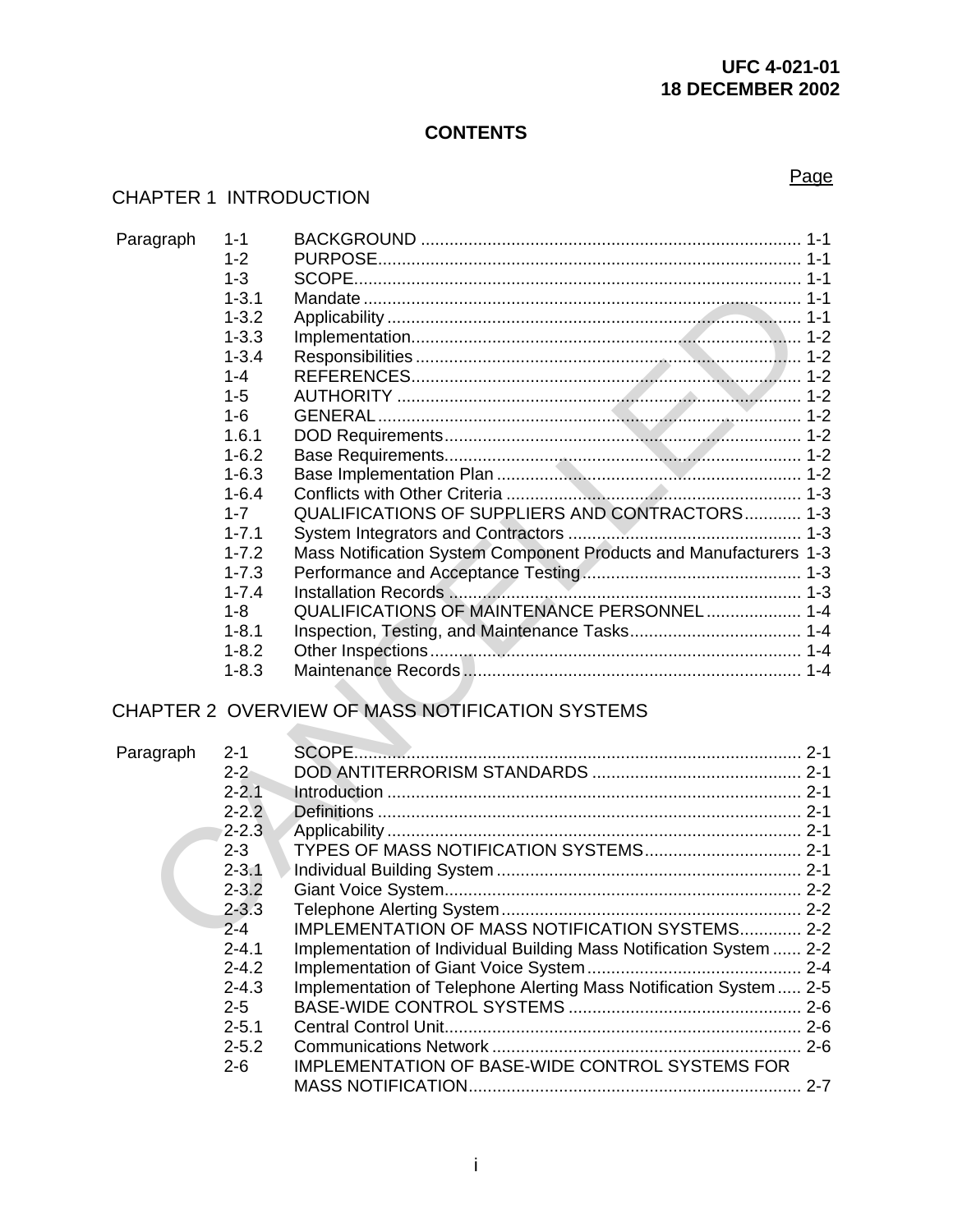# CHAPTER 3 IMPLEMENTATION APPROACHES BASED ON BUILDING TYPE

## CHAPTER 4 SELECTION AND CRITERIA FOR MASS NOTIFICATION SYSTEMS

| Paragraph 4-1 |           |                                                    |  |
|---------------|-----------|----------------------------------------------------|--|
|               | $4 - 2$   |                                                    |  |
|               | $4 - 2.1$ |                                                    |  |
|               | $4 - 2.2$ |                                                    |  |
|               | $4 - 2.3$ |                                                    |  |
|               | $4 - 3$   | BASE-WIDE CONTROL SYSTEM FOR MASS NOTIFICATION 4-5 |  |
|               | $4 - 3.1$ |                                                    |  |
|               | $4 - 3.2$ |                                                    |  |

# CHAPTER 5 MAINTENANCE CRITERIA

| Paragraph                                           | $4 - 1$<br>$4 - 2$<br>$4 - 2.1$<br>$4 - 2.2$<br>$4 - 2.3$<br>$4 - 3$<br>$4 - 3.1$<br>$4 - 3.2$ | BASE-WIDE CONTROL SYSTEM FOR MASS NOTIFICATION 4-5 |  |
|-----------------------------------------------------|------------------------------------------------------------------------------------------------|----------------------------------------------------|--|
|                                                     |                                                                                                | <b>CHAPTER 5 MAINTENANCE CRITERIA</b>              |  |
| Paragraph                                           | $5 - 1$<br>$5-2$<br>$5 - 3$<br>$5-4$<br>$5-5$                                                  | INDIVIDUAL BUILDING MASS NOTIFICATION SYSTEM 5-1   |  |
| <b>GLOSSARY</b>                                     |                                                                                                |                                                    |  |
| <b>APPENDIX A</b>                                   |                                                                                                |                                                    |  |
| <b>APPENDIX B</b>                                   |                                                                                                | IMPACT OF TECHNOLOGICAL ADVANCES B-1               |  |
|                                                     |                                                                                                | <b>FIGURES</b>                                     |  |
| Figure<br><b>Title</b>                              |                                                                                                |                                                    |  |
| $2 - 1$<br>$2 - 2$<br>$2 - 3$<br>$2 - 4$<br>$2 - 5$ |                                                                                                |                                                    |  |

# **FIGURES**

#### Figure Title

| $2 - 1$ |                                              |  |
|---------|----------------------------------------------|--|
| $2 - 2$ |                                              |  |
| $2 - 3$ |                                              |  |
| $2 - 4$ |                                              |  |
| $2 - 5$ |                                              |  |
| $2 - 6$ | Giant Voice and Base-wide Control System for |  |
|         |                                              |  |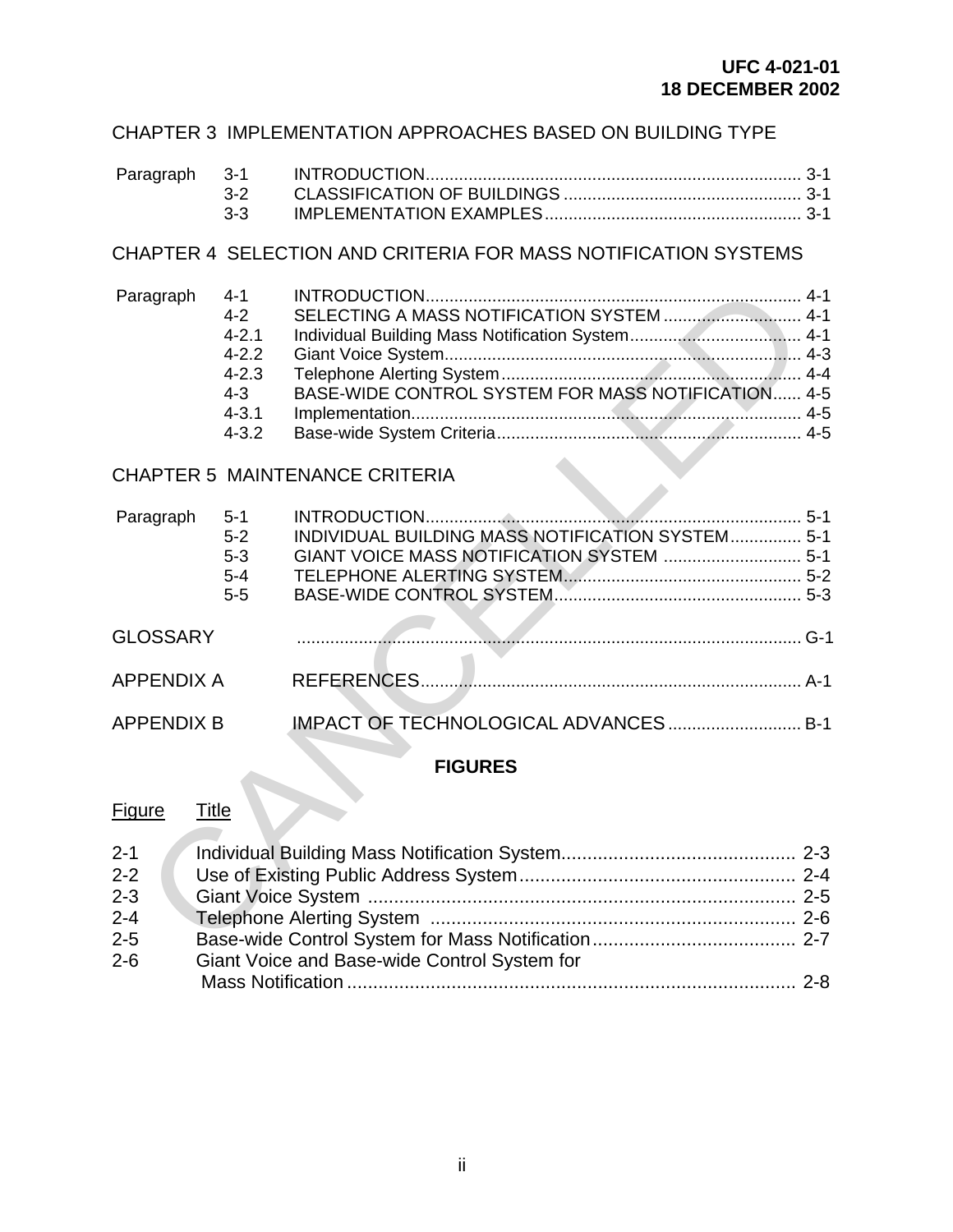# **TABLES**

| <b>Table</b>                                               | <u>Title</u>                                            |
|------------------------------------------------------------|---------------------------------------------------------|
| $3 - 1$<br>$5 - 1$<br>$5 - 2$<br>$5 - 3$<br>$5-4$<br>$B-1$ | Impact of Recent Technological Advancements on<br>$B-1$ |
|                                                            |                                                         |
|                                                            |                                                         |
|                                                            |                                                         |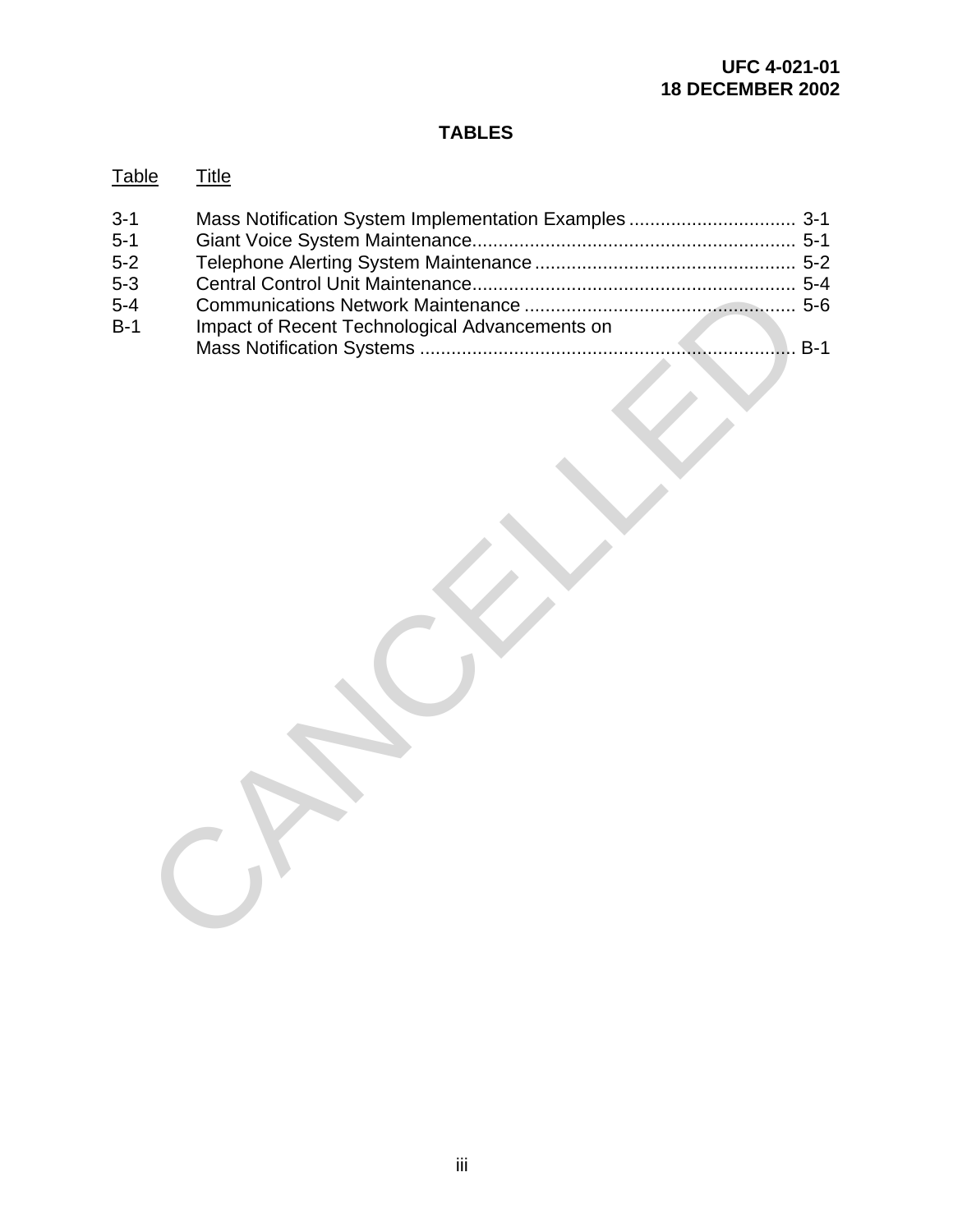# **CHAPTER 1**

# **INTRODUCTION**

1-1 **BACKGROUND.** Mass notification is the capability to provide real-time information to all building occupants or personnel in the immediate vicinity of a building during emergency situations. All Department of Defense (DOD) components are required to provide mass notification capability.

This UFC was developed by collecting and refining criteria from DOD antiterrorism guidance, examining previous mass notification system evaluation reports, and reviewing the capabilities of representative, commercially available mass notification products. Ured to provide mass notincation capability.<br>
This UFC was developed by collecting and refining criteria from DOD anti-<br>
This UFC was developed by collecting and refining criteria from DOD anti-<br>
Ireviewing the capabilitie

1-2 **PURPOSE.** To provide mass notification in compliance with the requirements of UFC 4-010-01, *DOD Minimum Antiterrorism Standards for Buildings*.

1-3 **SCOPE.** This UFC defines requirements for implementation of mass notification in DOD facilities. Do not deviate from these criteria without prior approval from the component office of responsibility:

- U.S. Air Force: Air Force Civil Engineer Support Agency, Technical Support Directorate (HQ AFCESA/CES)
- U.S. Army: U.S. Army Corps of Engineers, Directorate of Civil Works, Engineering and Construction (HQ USACE/CECW-E)
- U.S. Navy: Naval Facilities Engineering Command, Headquarters Chief Engineer Organization (NAVFACENGCOM HQ Code CHENG)
- U.S. Marine Corps (HQMC), Code LFF-1
- Defense Logistics Agency Director (HQ DLA-D) through Support Services (DLA-DSS-IP)
- National Imagery and Mapping Agency (NIMA), Mission Support
- Other DOD components: the Office of the Deputy Under Secretary of Defense (Installations & Environment) (DUSD [I&E]) via the DOD Committee on Fire Protection Engineering.

1-3.1 **Mandate.** Criteria in this UFC are mandated for use by the Office of the Secretary of Defense (OSD); the Military Departments (including National Guard and Reserve components); the Chairman, Joint Chiefs of Staff and Joint Staff; the Combatant Commands; the Office of the Inspector General of the Department of Defense; the Defense Agencies; DOD Field Activities; and all other organizational entities within DOD, hereafter referred to collectively as "DOD Components."

1-3.2 **Applicability**. Criteria in this UFC apply to most DOD facilities as specified in UFC 4-010-01. Facilities include leased, temporary, expeditionary, and permanent structures located on or outside of DOD installations. **Note:** where one or more Service's criteria varies from the other Services' criteria, it is noted in the text with the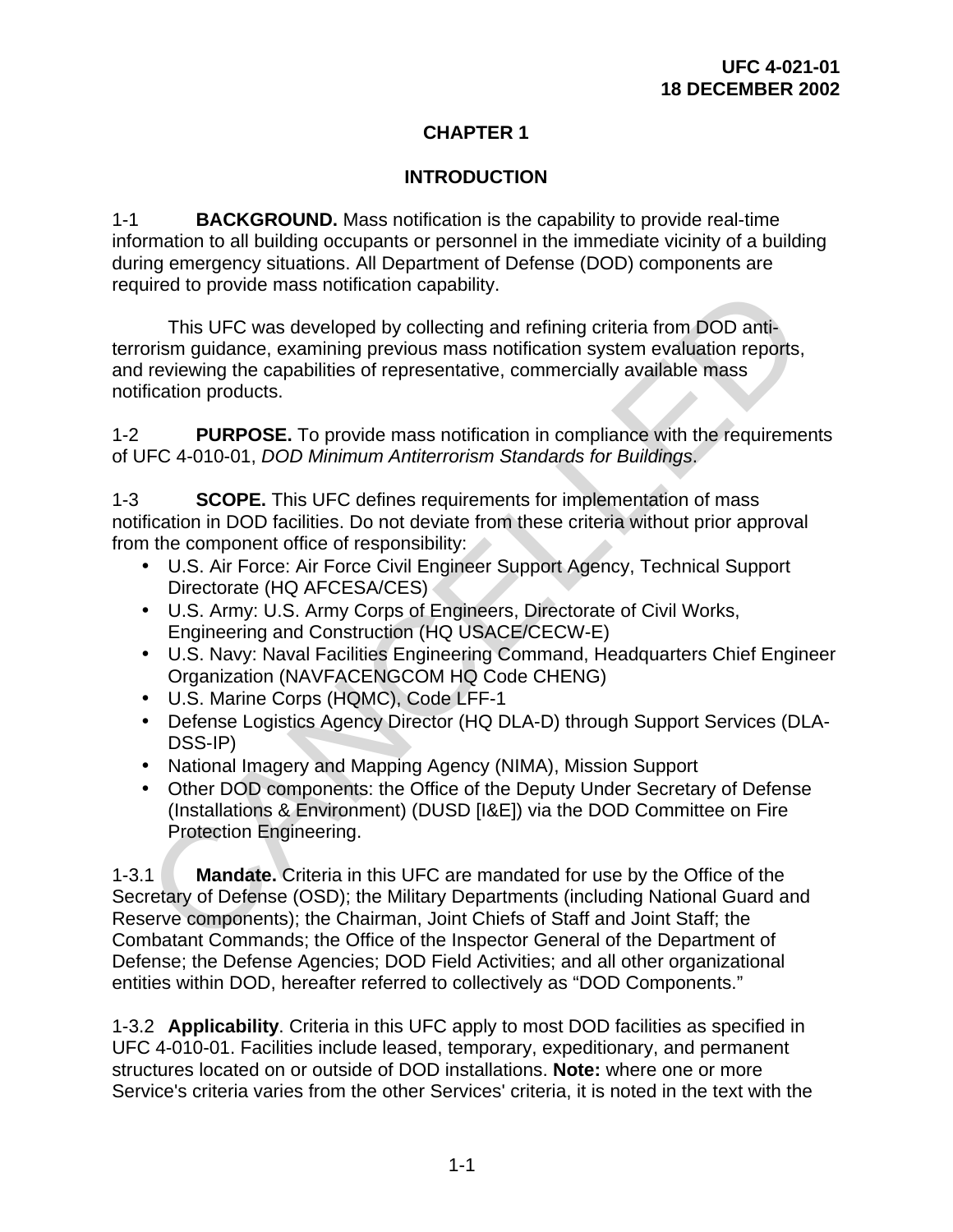(Service Exception) symbol. If a Navy exception is noted, it does not apply to the Marine Corps unless specifically noted.

1-3.3 **Implementation.** Implementation of an effective mass notification system will require the coordinated efforts of engineering, communications, and security personnel. Fire protection engineering personnel are needed for the successful implementation of this UFC because they bring a special expertise in life safety evaluations, building evacuation systems, and the design of public notification systems. Coordination with communications personnel is needed because every mass notification system will require the use of base communication systems. Security personnel are ultimately responsible for the protection of building occupants, and will be the primary users of a mass notification system.

1-3.4 **Responsibilities.** This UFC does not designate which organizations are responsible for funding, operation, or maintenance of mass notification systems installed in accordance with UFC 4-010-01; each DOD component must assign those responsibilities.

1-4 **REFERENCES.** See Appendix A.

1-5 **AUTHORITY.** This UFC implements the National Technology Transfer and Advancement Act, Public Law 104-113, March 7, 1996, section 12(d)(3).

# 1-6 **GENERAL**

1-6.1 **DOD Requirements.** DOD is required to provide mass notification for new and existing buildings when required by UFC 4-010-01*.* Beginning with the fiscal year 2004 construction program, mass notification is required in all new inhabited buildings, including new primary gathering buildings and new billeting. Mass notification is required in existing primary gathering buildings and existing billeting when implementing a project exceeding the replacement cost threshold specified in UFC 4-010-01. Mass notification is recommended in other existing inhabited buildings when implementing a project exceeding the replacement cost threshold. Mass notification is required for leased buildings, building additions, and expeditionary and temporary structures (see UFC 4- 010-01). culation systems, and the design of public notification systems. Coordination systems<br>trunculations personnel is needed because every mass notification system will<br>uire the use of base communication systems. Security perso

1-6.2 **Base Requirements.** If the base has established an implementation plan for mass notification, select a mass notification system in accordance with that plan. If the base has not established an implementation plan, use the guidance provided in Chapters 2 and 3 to select an appropriate type of mass notification system. For many buildings, this should be an individual building mass notification system that could be later connected to a base-wide control system for mass notification.

1-6.3 **Base Implementation Plan.** Each DOD base or facility should prepare an implementation plan that establishes a comprehensive approach to mass notification that is acceptable to security, communications, and engineering personnel. Elements of an implementation plan should include a needs assessment, requirements definition,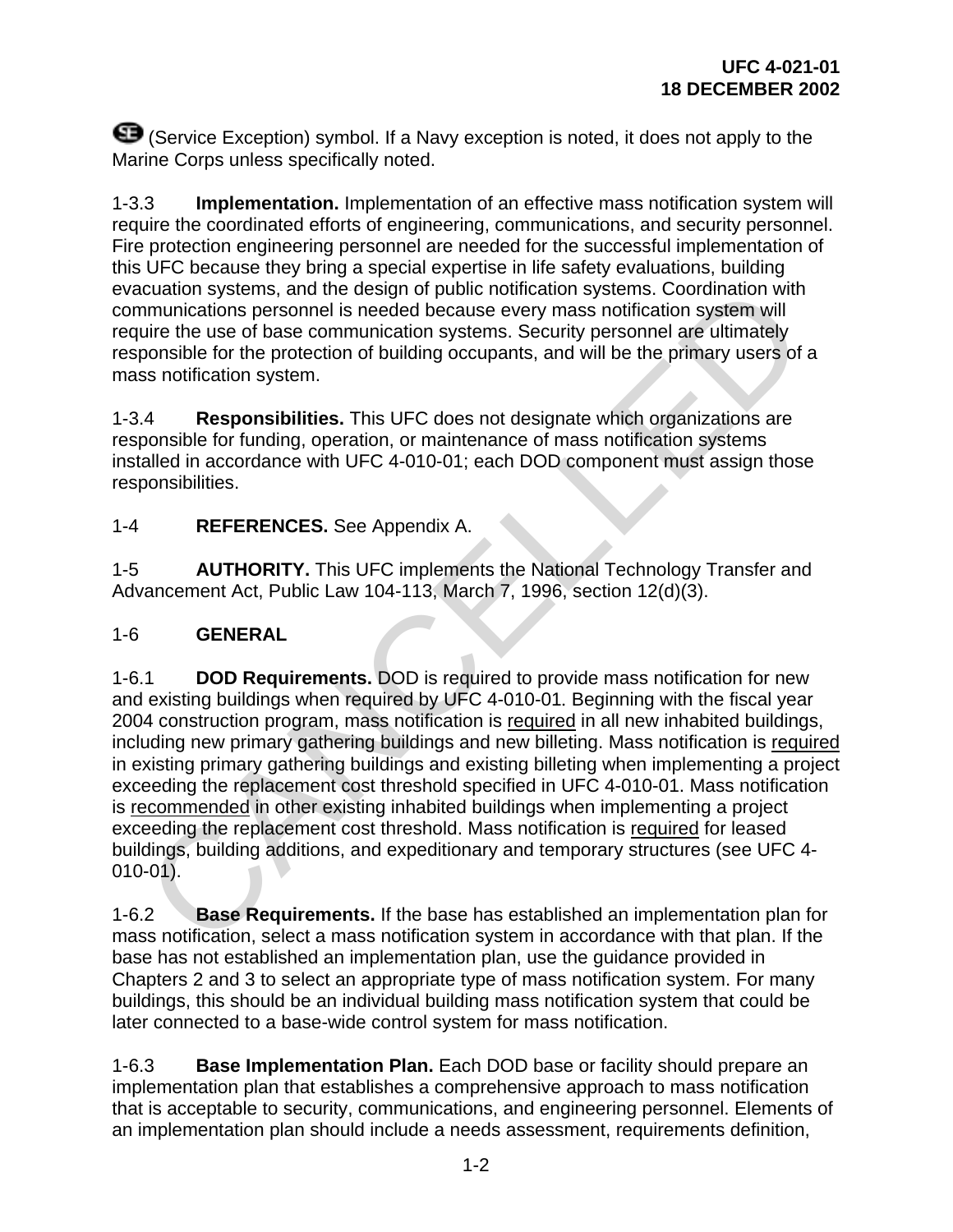alternatives evaluation, system selection, and implementation schedule. Chapters 2, 3, and 4 provide specific information for many of these elements. The completed implementation plan will serve as a roadmap to address the specific needs and unique circumstances associated with that particular base or facility.

1-6.4 **Conflicts with Other Criteria.** Refer to the authority having jurisdiction for conflict resolution.

1-6.4.1 **Authority Having Jurisdiction.** For this UFC, the authority having jurisdiction is the component office of responsibility (see paragraph 1-3).

1-6.4.2 **Waivers.** The authority having jurisdiction may approve waivers. Requests must include justification, risk analysis, cost comparisons, criteria applied, and other pertinent data. Lack of funds or cost savings do not justify a waiver. Waivers are granted on a case-by-case basis and do not extend to cases with similar circumstances.

# 1-7 **QUALIFICATIONS OF SUPPLIERS AND CONTRACTORS**

1-7.1 **System Integrators and Contractors.** Use system integrators and contractors that are able to demonstrate a full knowledge and understanding of systems used for mass notification, and that have factory-trained personnel to perform system design, installation, testing, training, and maintenance.

1-7.2 **Mass Notification System Component Products and Manufacturers.** Only accept products from manufacturers that can meet the design criteria of this UFC and can demonstrate 5 years of experience in producing products similar to those required for mass notification.

1-7.3 **Performance and Acceptance Testing.** Upon completion of installation, the contractor must complete performance testing of the mass notification system for compliance with this UFC, as well as any additional established criteria, and document successful completion using test procedures and forms previously accepted by the authority having jurisdiction for the installation. Upon successful completion of performance testing, the contractor must complete a witnessed acceptance test of the mass notification system for compliance with this UFC, as well as any additional established criteria, and document successful completion using test procedures and forms previously accepted by the authority having jurisdiction for the installation. Performance testing will be spot-checked and acceptance testing will be witnessed by local representatives of the authority having jurisdiction and by designees of those responsible for the operation and maintenance of the system. A.1 **Authority Having Jurisdiction**. For this UFC, the authority having<br>didicion is the component office of responsibility (see paragraph 1-3).<br>4.2 **Waivers**. The authority having jurisdiction may approve waivers. Requests

1-7.4 **Installation Records.** Upon the successful completion of acceptance testing and resolution of any resulting punch list items, the contractor must provide a complete set of record drawings and operations and maintenance manuals for the mass notification system. The number of electronic and paper copies of record drawings and operations and maintenance manuals provided, as well as the format and content, must be in compliance with records requirements established by the authority having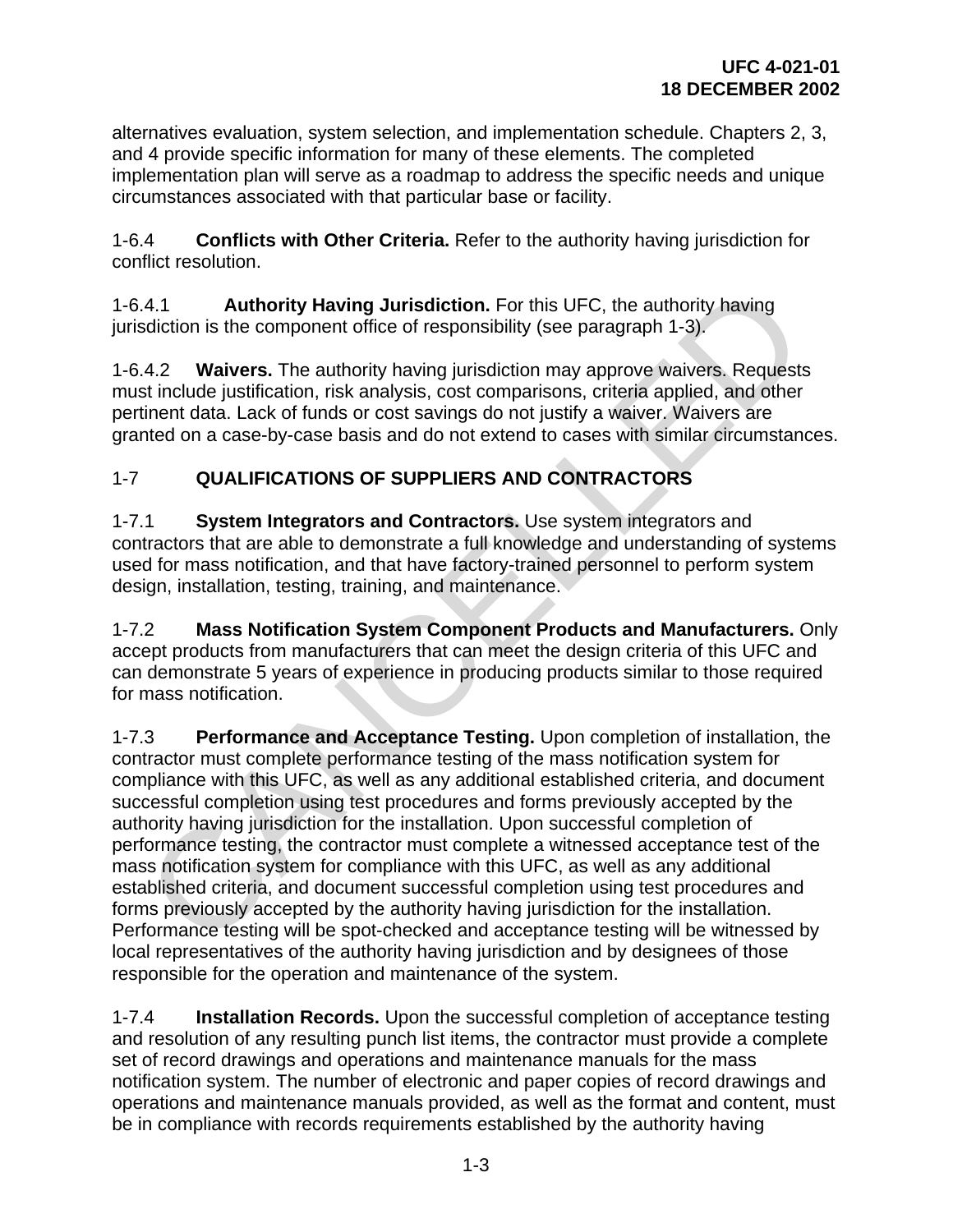jurisdiction for the installation. As a minimum, record drawings and operations and maintenance manuals must provide information in enough detail to support the training of maintenance personnel and support troubleshooting, preventive maintenance, and corrective maintenance. Specific record requirements will depend on the specific products being used.

# 1-8 **QUALIFICATIONS OF MAINTENANCE PERSONNEL**

1-8.1 **Inspection, Testing, and Maintenance Tasks.** Only personnel trained and qualified in the maintenance and repair of mass notification systems will perform inspection, testing, and maintenance tasks. Most types of mass notification systems use technology commonly found in fire alarm systems or outdoor voice and siren warning systems (hereafter referred to as Giant Voice systems), and similar maintenance skills are needed. Unless specific manufacturer training is available for a mass notification system, personnel shall be considered qualified if they have achieved a National Institute for Certification in Engineering Technologies (NICET) Level III or Underwriters Laboratories, Inc. (UL) certification level. Tasks must be performed according to manufacturers' instructions. Certain jurisdictions may require varying levels of continuing education to maintain recognized qualifications. Oversea locations should contact their command fire protection engineering office for guidance on appropriate qualifications. 1.1 Inspection, Testing, and Maintenance Tasks. Only personnel trained artifical in the maintenance and repair of mass notification systems will perform<br>election, testing, and maintenance tasks. Most types of mass notifica

1-8.2 **Other Inspections.** This UFC lists inspection tasks that should be performed during regularly scheduled facility inspections. Fire prevention, safety, and maintenance personnel, as well as other individuals familiar with mass notification system operations, should perform these inspection tasks.

1-8.3 **Maintenance Records.** Each installation must maintain a permanent record of completed inspection, testing, and maintenance tasks in accordance with each agency's program for record keeping of recurring facility maintenance. Records may be hard copy or electronic. Where there are no agency-wide programs, records should be developed locally. Records must be maintained for every facility and include, as a minimum, each task, date scheduled, date completed, and name of the person completing the task.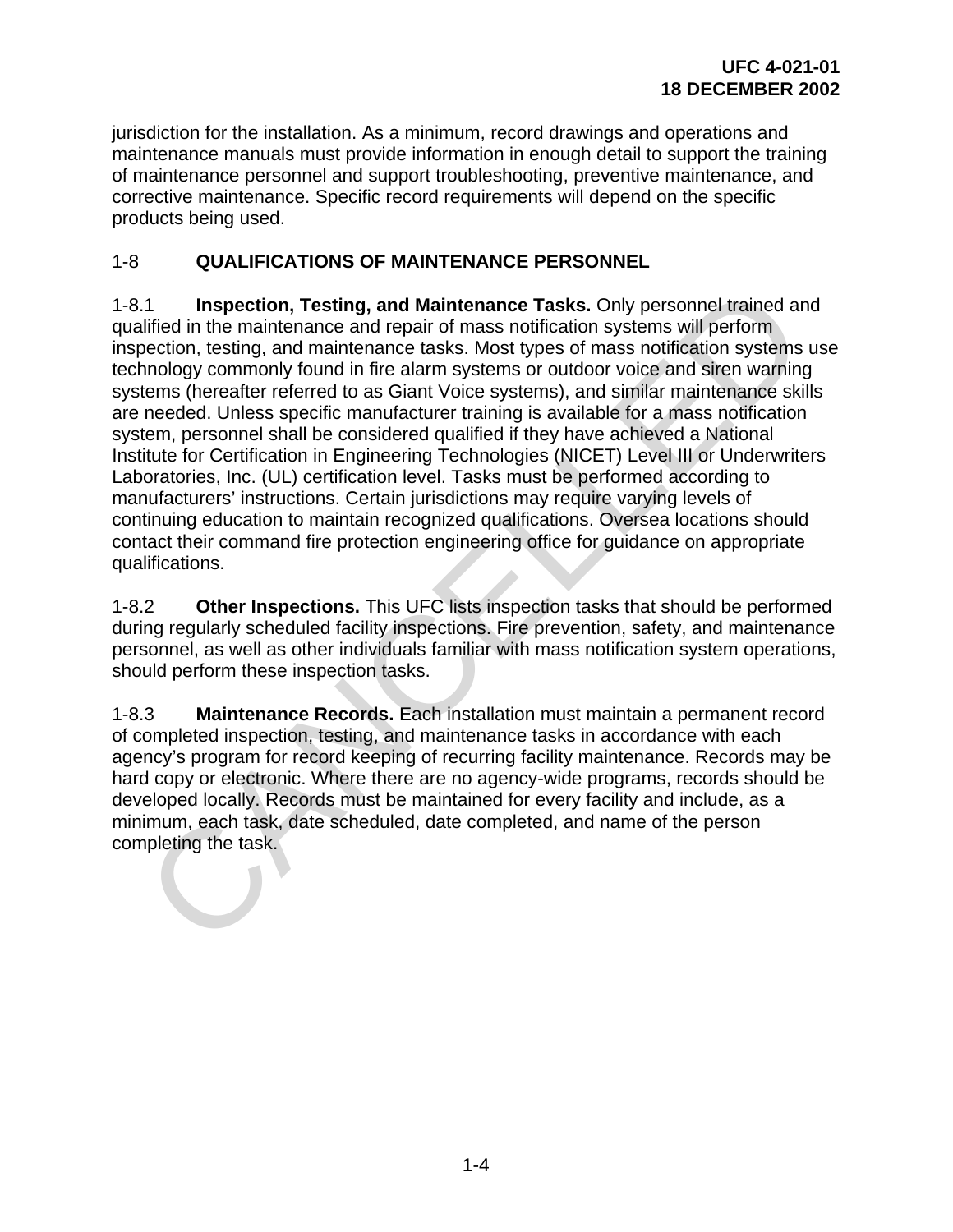# **CHAPTER 2**

# **OVERVIEW OF MASS NOTIFICATION SYSTEMS**

2-1 **SCOPE.** This chapter summarizes relevant DOD antiterrorism construction standards, includes important definitions, and provides an overview of mass notification systems. Typical implementation approaches are also described to clarify how a mass notification system could be implemented.

# 2-2 **DOD ANTITERRORISM STANDARDS**

2-2.1 **Introduction.** UFC 4-010-01 specifies when mass notification capability must be provided.

2-2.2 **Definitions**. Refer to UFC 4-010-01 for the official definitions of terms used in defining mass notification requirements. Additional information is provided in this UFC on some of those terms.

2-2.2.1 **Mass Notification.** Mass notification is the capability to provide real-time information to all building occupants or personnel in the immediate vicinity of a building during emergency situations. To reduce the risk of mass casualties, there must be a timely means to notify building occupants of threats and what should be done in response to those threats. Pre-recorded and live voice emergency messages are required by this UFC to provide this capability. ification system could be implemented.<br>
DOD ANTITERRORISM STANDARDS<br>
1 Introduction. UFC 4-010-01 specifies when mass notification capability m<br>
provided.<br>
2.2 Definitions. Refer to UFC 4-010-01 for the official definition

2-2.2.2 **Inhabited Buildings.** Mass notification capability is required for new inhabited buildings. Most, but not all, DOD buildings will meet the criteria to be considered an inhabited building.

2-2.2.3 **Primary Gathering Buildings.** Mass notification capability is required for new primary gathering buildings, and for existing buildings with projects meeting the replacement cost threshold specified in UFC 4-010-01. Primary gathering buildings are inhabited buildings that are occupied by larger numbers of DOD personnel.

2-2.2.4 **Billeting.** Mass notification capability is required for new billeting buildings, and for existing buildings with projects meeting the replacement cost threshold specified in UFC 4-010-01. Billeting buildings are inhabited buildings that are used for sleeping by unoccupied DOD personnel.

2-2.3 **Applicability.** See paragraph 1-3.2.

# 2-3 **TYPES OF MASS NOTIFICATION SYSTEMS**

# 2-3.1 **Individual Building System**

2-3.1.1 **Autonomous Control Unit.** An autonomous control unit is used to monitor and control the notification appliance network and provide consoles for local operation. Using a console, personnel in the building can initiate delivery of pre-recorded voice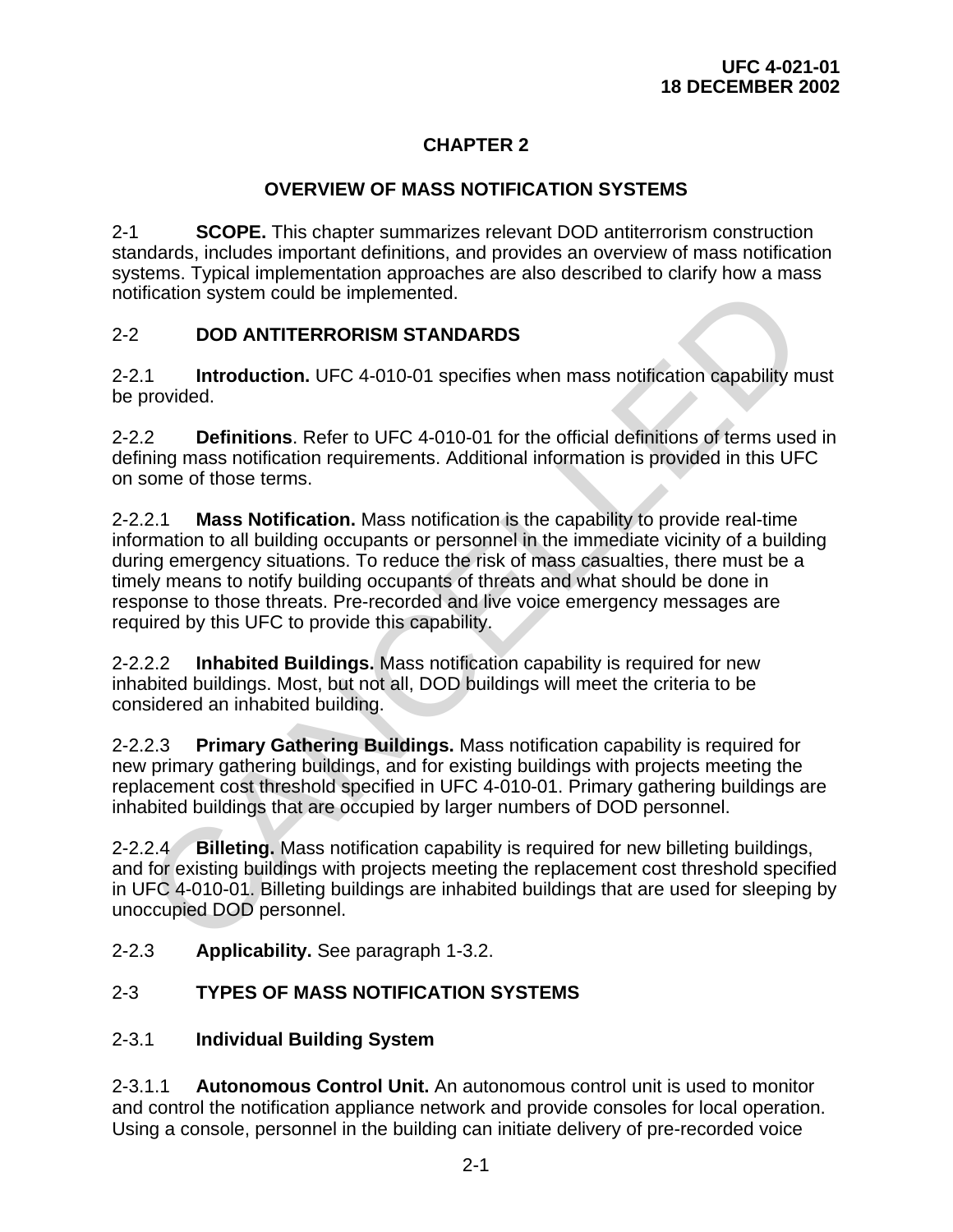messages, provide live voice messages and instructions, and initiate visual strobe and (optional) textual message notification appliances. The autonomous control unit will temporarily deactivate audible fire alarm notification appliances while delivering voice messages to ensure they are intelligible.

 If a base-wide control system for mass notification (optional) is provided on the base, the autonomous control unit also communicates with the central control unit of the base-wide system to provide status information and receive commands and messages.

2-3.1.2 **Notification Appliance Network.** A notification appliance network consists of a set of audio speakers located to provide intelligible instructions at all locations in and around the building. Strobes are also provided to alert hearing-impaired occupants.

 **Note:** Intelligibility is defined in National Fire Protection Association (NFPA) 72, *National Fire Alarm Code*. It should be measured in accordance with International Electrochemical Commission (IEC) 60849, *Sound Systems for Emergency Purposes*, and IEC 60268, Part 16, *The Objective Rating of Speech Intelligibility by Speech Transmission Index*.

2-3.2 **Giant Voice System.** This system is also known as Big Voice. The Giant Voice system is typically installed as a base-wide system to provide a siren signal and pre-recorded and live voice messages. It is most useful for providing mass notification for personnel in outdoor areas, expeditionary structures, and temporary buildings. It is generally not suitable for mass notification to personnel in permanent structures because of the difficulty in achieving acceptable intelligibility of voice messages. 1.2 **Notification Appliance Network.** A notification appliance network consisted to datio speakers located to provide intelligible instructions at all locations in and the building. Strobes are also provide intelligible in

 If a base-wide control system for mass notification (optional) is provided on the base, an interface to the Giant Voice system may improve the functionality of both systems.

2-3.3 **Telephone Alerting System.** Telephone alerting systems are independent systems and provide delivery of recorded messages over the telephone network.

# 2-4 **IMPLEMENTATION OF MASS NOTIFICATION SYSTEMS**

# 2-4.1 **Implementation of Individual Building Mass Notification System**

2-4.1.1 **Introduction.** Installing an individual building mass notification system satisfies UFC 4-010-01 requirements for a single building or facility (either new construction or an existing building). Mass notification on a base can then be implemented incrementally as buildings or facilities are constructed, modified, or renovated. Adding a base-wide control system for mass notification (see paragraph 2-5) can be accomplished at any point in the process. Figure 2-1 shows the logical block diagram for an individual building mass notification system.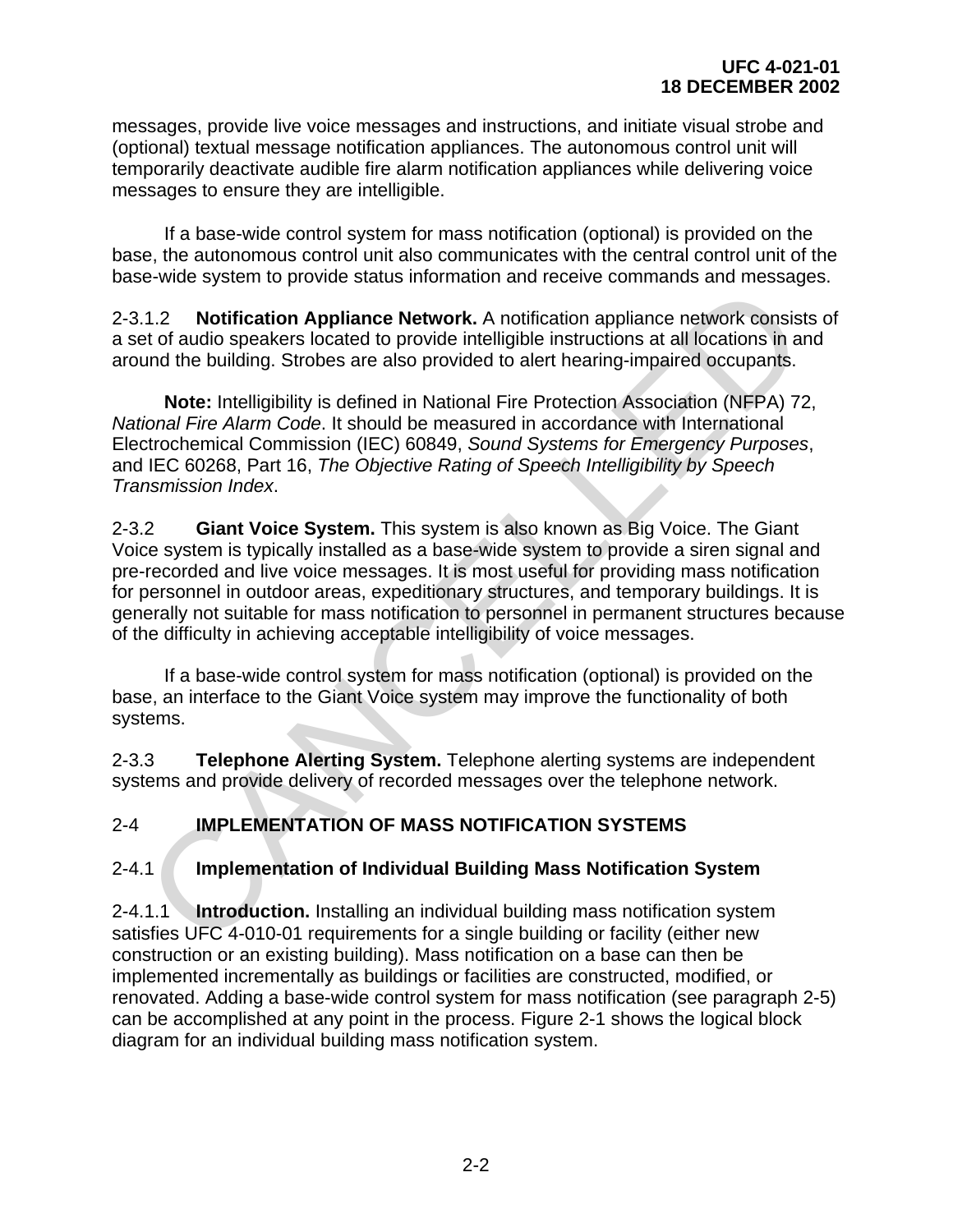

**Figure 2-1. Individual Building Mass Notification System** 

2-4.1.2 **Use of Existing Public Address or Intercommunication Systems.** Figure 2-2 provides the logical block diagram showing the use of an existing public address or intercommunication system for mass notification. (Note that the term "public address system" is subsequently used in this UFC to mean both public address and intercommunication systems.) Use of the speakers and other components in the existing public address system may be appropriate in buildings in which the installation of a new speaker system is not cost-effective. If this implementation approach is taken, an individual building mass notification system with the features described in this UFC must be interfaced with an existing public address system. The existing public address system must be tested to demonstrate acceptable intelligibility of the voice messages, and additional speakers added as necessary. Features must be provided in the public address system to ensure that emergency messages have priority over non-emergency messages.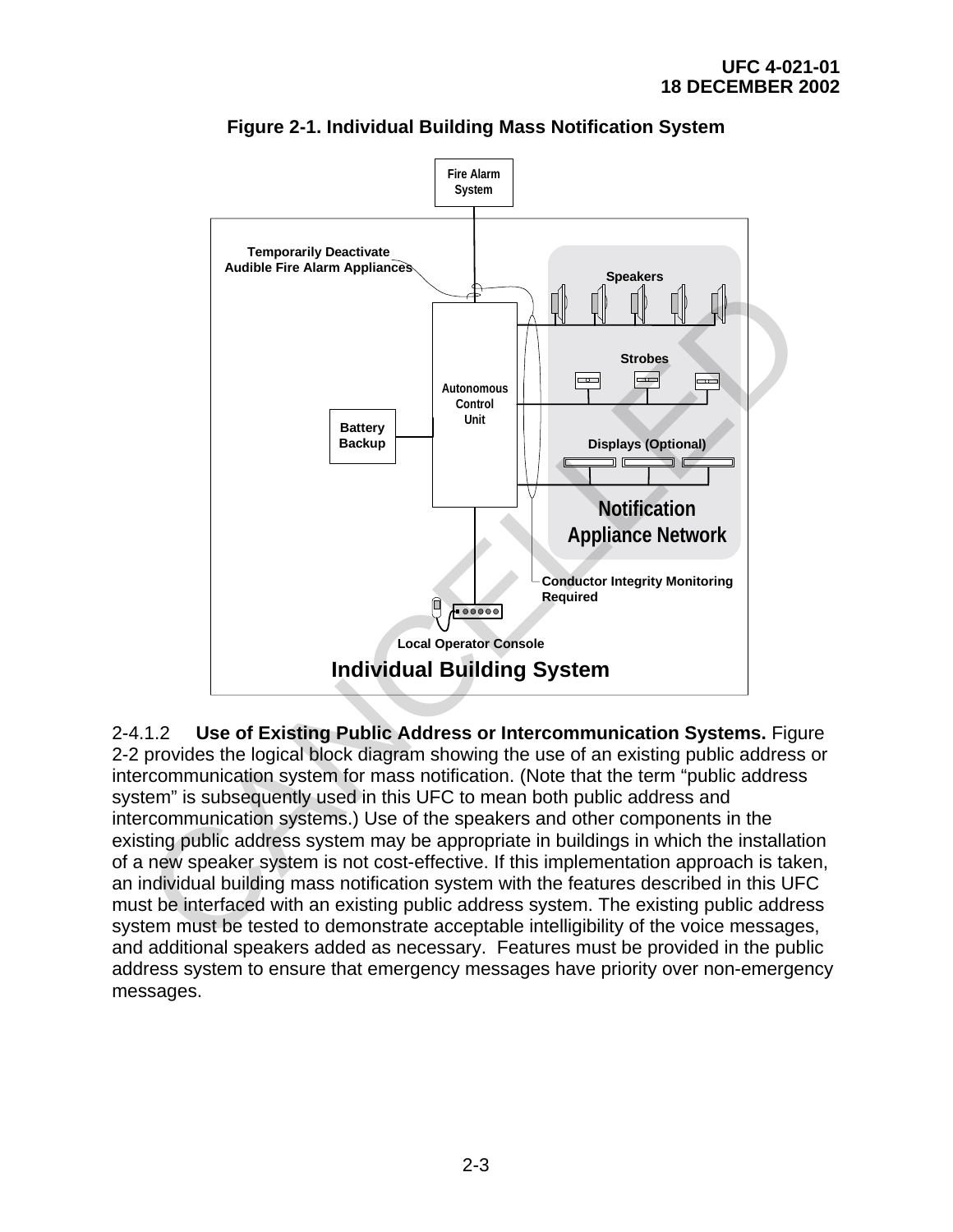

**Figure 2-2. Use of Existing Public Address System** 

2-4.2 **Implementation of Giant Voice System.** The Giant Voice system is typically installed as a wide-area system to provide siren signal, pre-recorded, and live voice messages. It is most useful for providing mass notification for personnel in outdoor areas, expeditionary structures, and temporary buildings. Giant Voice is not usually suitable for most permanent inhabited buildings, and must not be used in lieu of an individual building mass notification system. If an optional base-wide control system for mass notification is installed (see paragraph 2-5), it should be interfaced to a new or existing Giant Voice system. Figure 2-3 shows the logical block diagram for a Giant Voice system.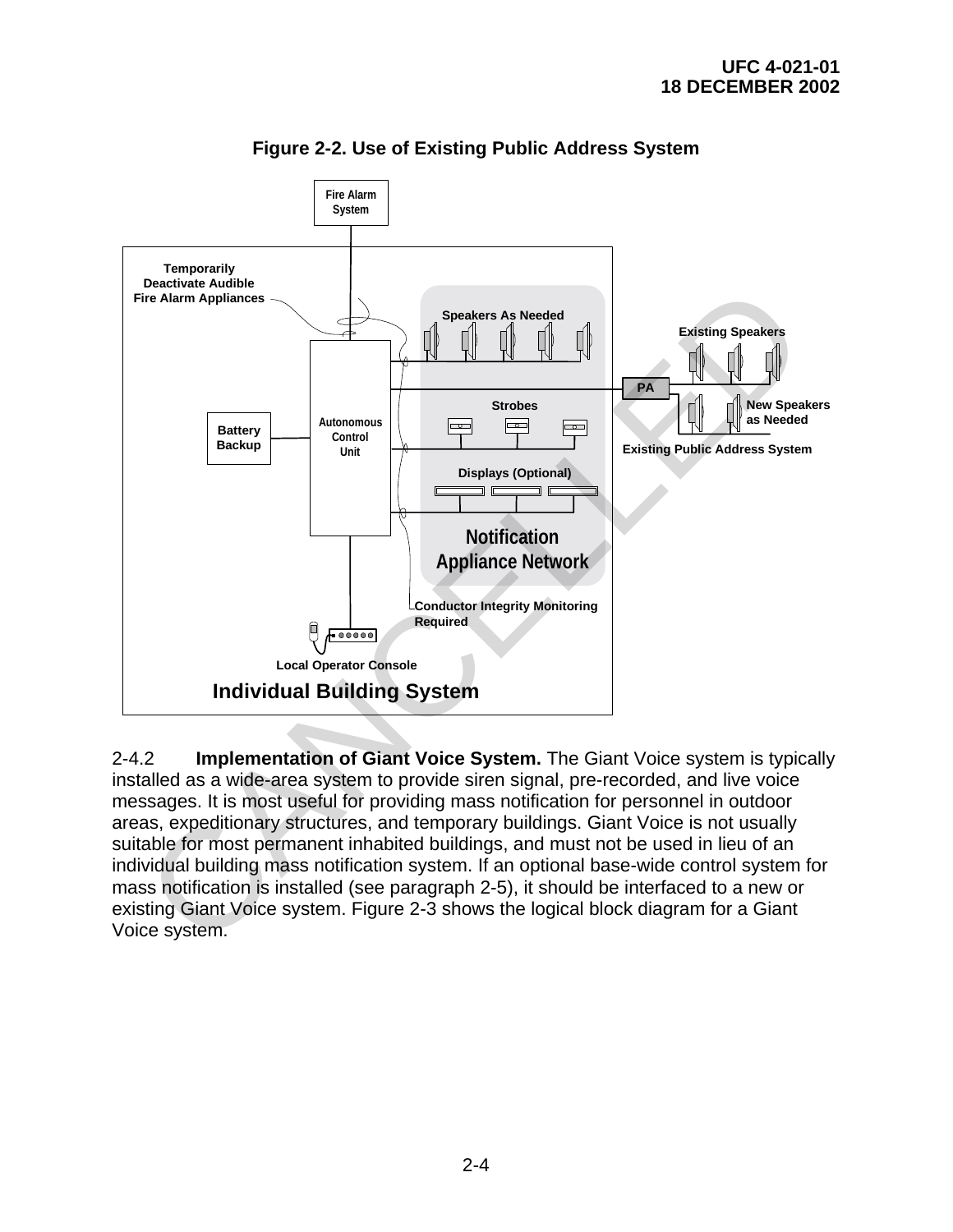

# **Figure 2-3. Giant Voice System**

#### 2-4.3 **Implementation of Telephone Alerting Mass Notification System**

2-4.3.1 **Introduction.** Telephone alerting systems are independent systems that may be used to provide mass notification to buildings and facilities. These systems are useful for buildings in which notification to all building occupants may not be appropriate (e.g., child development centers, hospital patient areas, brigs). They also might be appropriate for small facilities and military family housing where mass notification is not required by UFC 4-010-01. Use of telephone alerting systems, however, should be considered carefully before installing in most buildings and facilities requiring mass notification because there are many limitations in delivering notification messages by telephone. Figure 2-4 shows the logical block diagram of a telephone alerting system. Use of the base's switched telephone network is the preferred communications method to minimize concerns about the system's reliability and vulnerability. Speaker<br>
Station<br>
Speaker<br>
Station<br>
Station<br>
Station<br>
Station<br>
Station<br>
Station<br>
Station<br>
Station<br>
Station<br>
Station<br>
Station<br>
Station<br>
Station<br>
Station<br>
Station<br>
Station<br>
Station<br>
Station<br>
Station<br>
Station<br>
Station<br>
State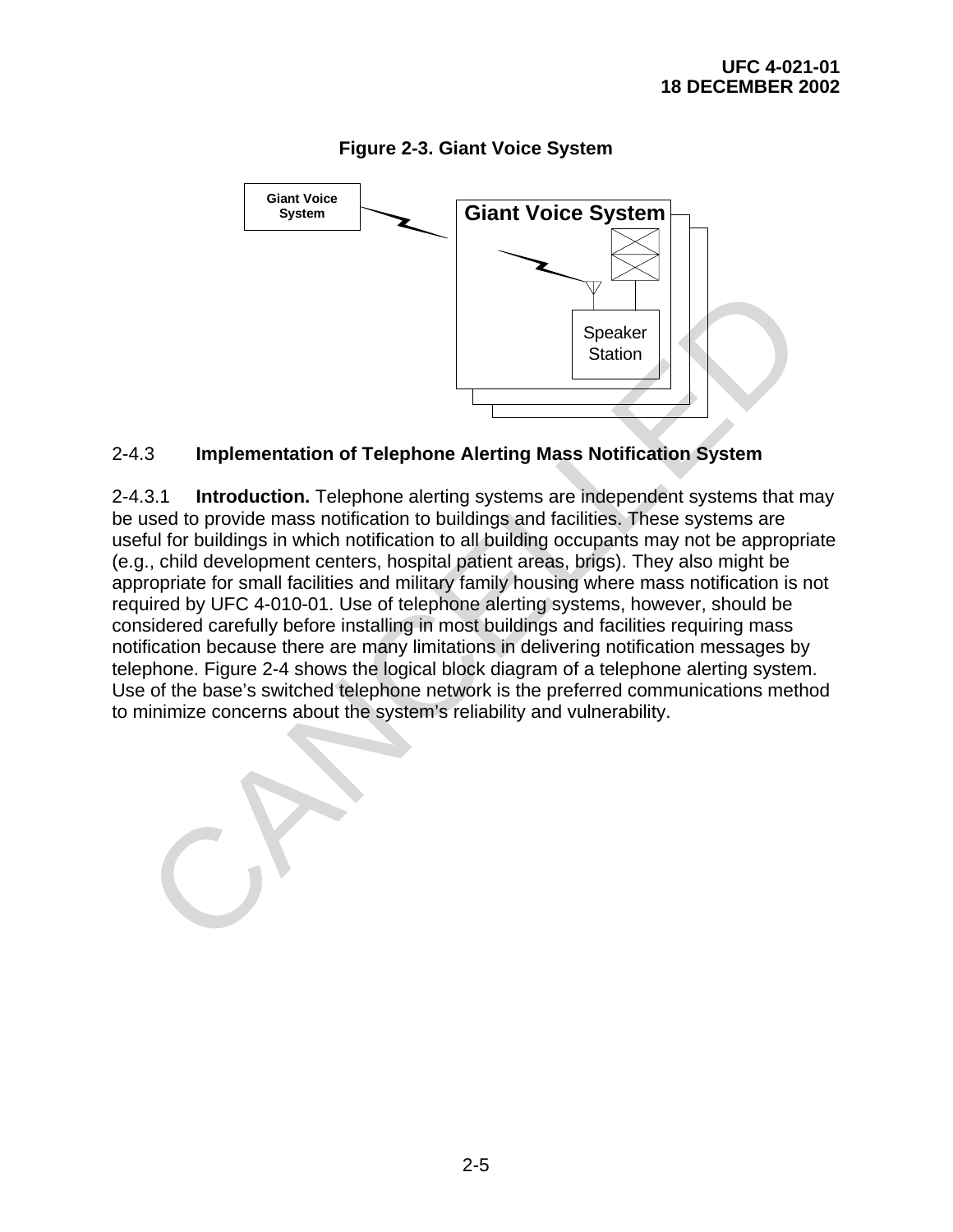

**Figure 2-4. Telephone Alerting System** 

2-4.3.2 **Outsourcing.** Telephone alerting system services are sometimes outsourced to reduce the operation and maintenance burden on the base; however, outsourcing increases reliance on systems not under direct control of the facility being serviced and could impact the reliability or vulnerability of the mass notification capability.

2-5 **BASE-WIDE CONTROL SYSTEMS.** A base-wide control system is not required to comply with UFC 4-010-01 requirements for mass notification but is an optional system that can enhance force protection capabilities. (Note: Base-wide control is an optional feature.) A base-wide control system includes one or more central control units and a communications network.

2-5.1 **Central Control Unit.** The central control unit monitors the individual building systems. The central control unit is capable of remotely activating all functions of the individual building systems, including delivery of pre-recorded voice messages. It is capable of activating concurrent pre-recorded voice messages to multiple individual building systems, including one message for the affected building and a separate message for nearby unaffected buildings. It is capable of delivering live and recorded voice messages originated at the central control unit. It is capable of patching through live voice to individual building systems, including those originated on radio by mobile security forces. A base-wide control system should provide redundant (primary and backup) central control units.

2-5.2 **Communications Network.** The communications network provides two-way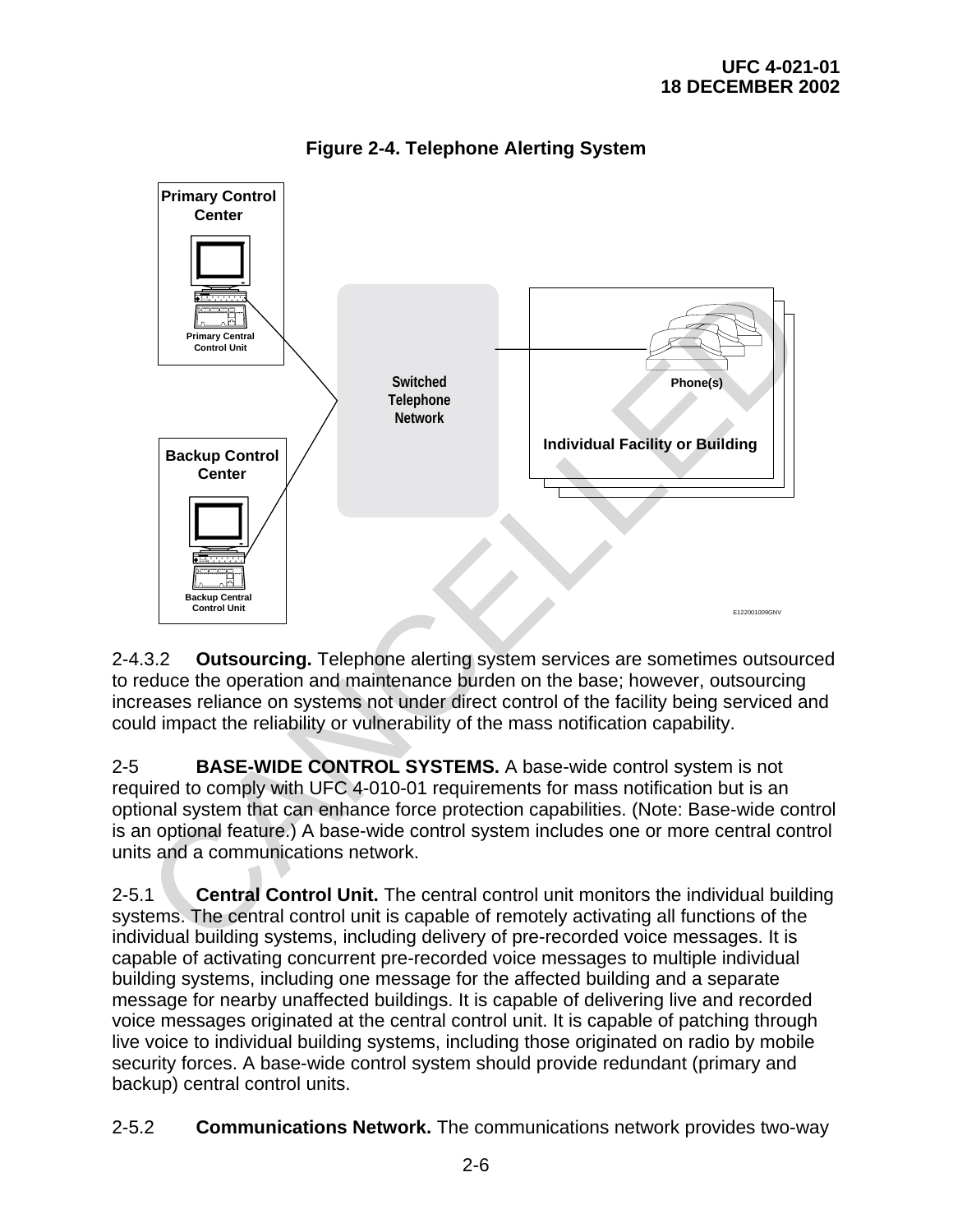communications between central control units and autonomous control units (in individual building systems), and should include redundant (primary and backup) communication links.

# 2-6 **IMPLEMENTATION OF BASE-WIDE CONTROL SYSTEMS FOR MASS**

**NOTIFICATION.** Implementing a base-wide mass notification system is not required but offers the advantages of central monitoring, control, and message delivery. An implementation plan should be the first step in preparing for a base-wide system. The implementation plan provides a roadmap to the final planned system, and determines base-specific criteria for evaluating and selecting contractors, manufacturers, and products. Paragraph 1-6.3 provides more information on developing an implementation plan. Figure 2-5 shows the logical block diagram for the implementation of a base-wide control system. Figure 2-6 shows the logical block diagram when Giant Voice is interfaced to a base-wide control system for mass notification.



**Figure 2-5. Base-wide Control System for Mass Notification**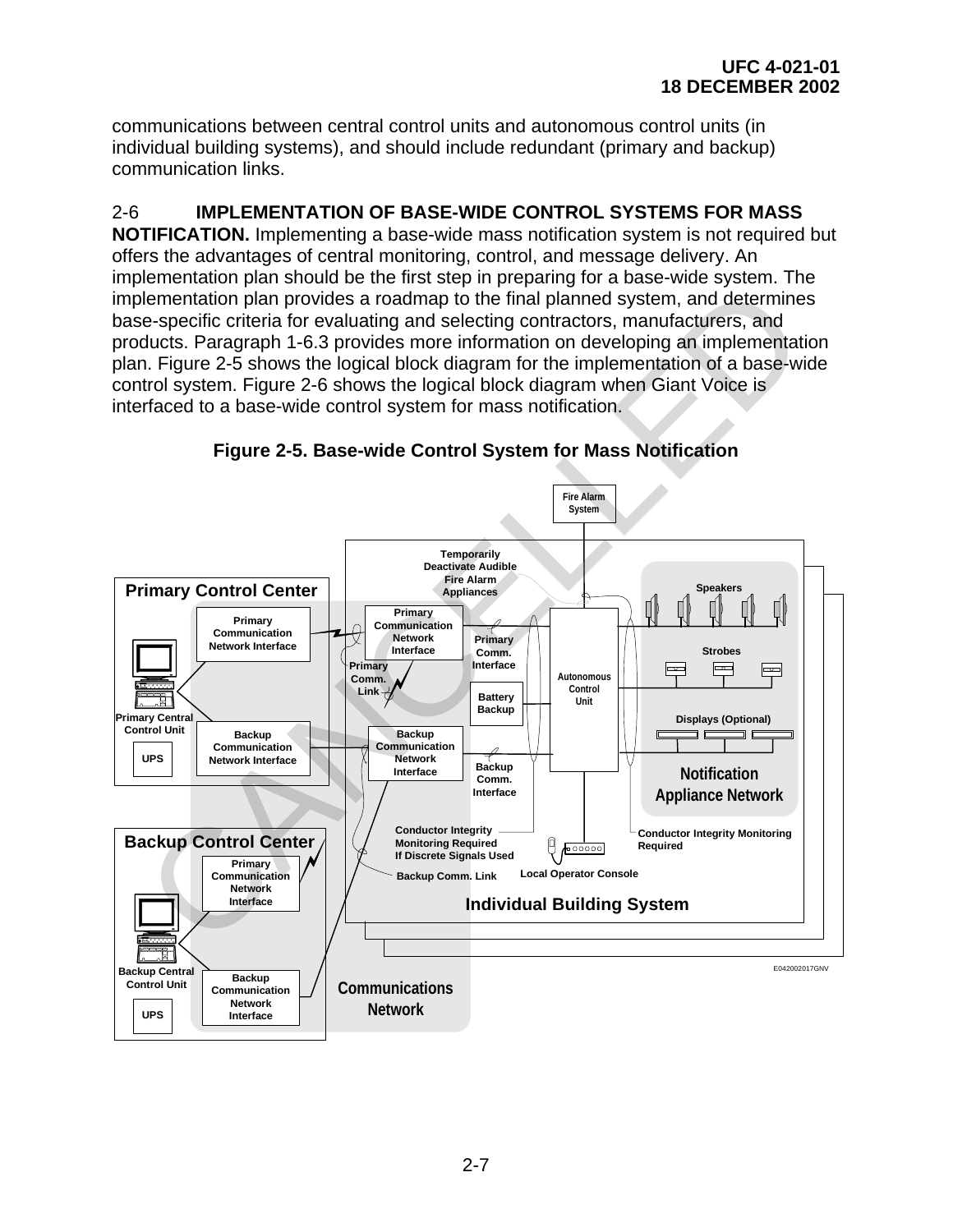

**Figure 2-6. Giant Voice and Base-wide Control System for Mass Notification**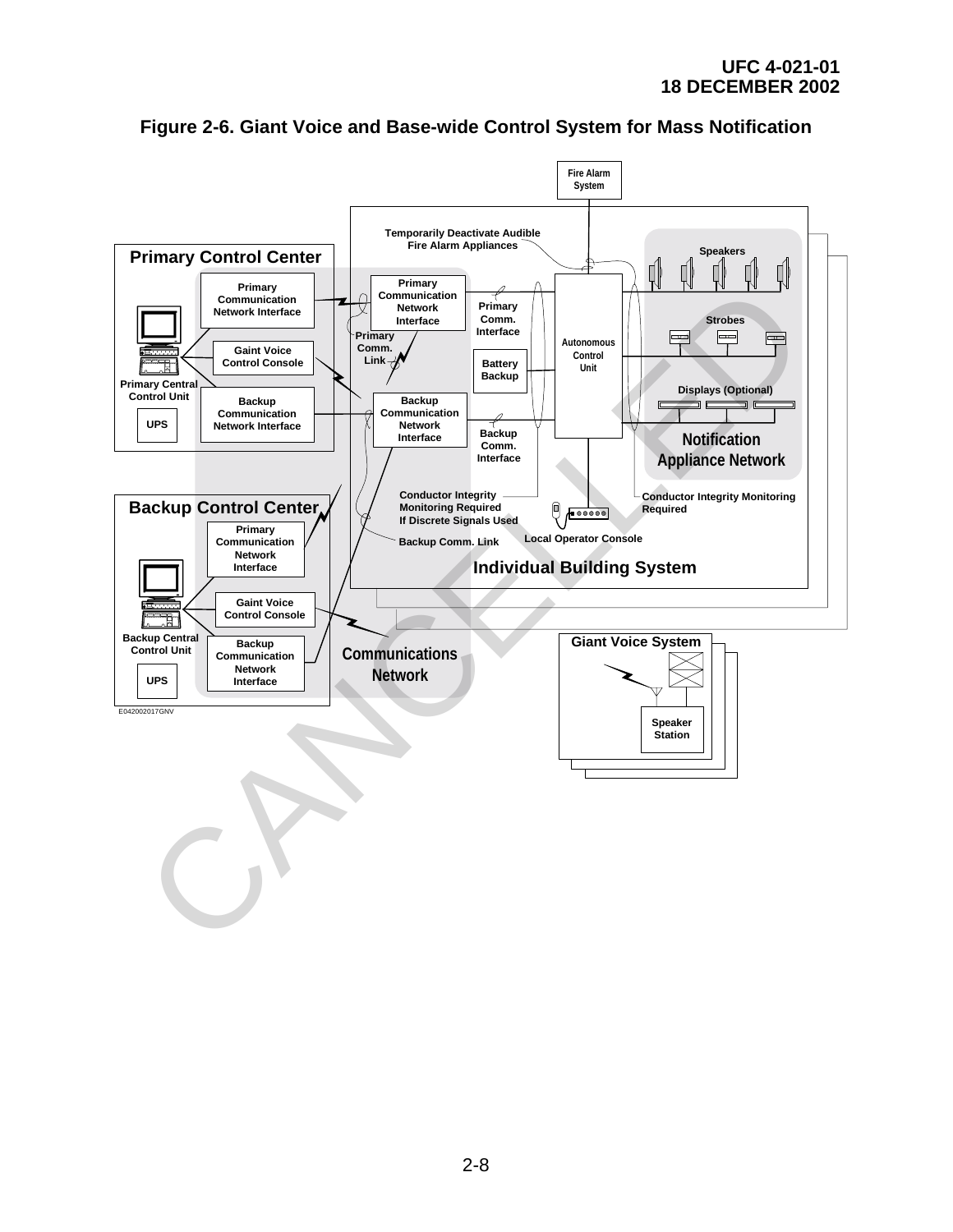# **CHAPTER 3**

# **IMPLEMENTATION APPROACHES BASED ON BUILDING TYPE**

3-1 **INTRODUCTION.** The approach used to implement mass notification should vary with the type of building and its use. This chapter provides examples of appropriate types of mass notification systems for many buildings used by DOD components.

| <b>CLASSIFICATION OF BUILDINGS.</b> Various alternatives are available for<br>$3 - 2$<br>classifying buildings; e.g., the Historical Air Force Construction Cost Handbook identifies<br>123 separate facility types, and Department of the Army Pamphlet (DA Pam) 415-28,<br>Guide to Army Real Property Category Codes, provides another system. UFC 4-010-01<br>identifies a number of building and structure types and uses, with three building types<br>(inhabited, billeting, and primary gathering) of predominant importance. NFPA 101, Life<br>Safety Code, identifies 12 basic facility classifications based on occupancy type. These<br>NFPA occupancy types are used in this chapter to illustrate appropriate mass<br>notification systems. |                                                                                                                                                                                                                          |                                                                                                                                                                                                                                                                                          |  |  |
|-----------------------------------------------------------------------------------------------------------------------------------------------------------------------------------------------------------------------------------------------------------------------------------------------------------------------------------------------------------------------------------------------------------------------------------------------------------------------------------------------------------------------------------------------------------------------------------------------------------------------------------------------------------------------------------------------------------------------------------------------------------|--------------------------------------------------------------------------------------------------------------------------------------------------------------------------------------------------------------------------|------------------------------------------------------------------------------------------------------------------------------------------------------------------------------------------------------------------------------------------------------------------------------------------|--|--|
| $3 - 3$<br><b>IMPLEMENTATION EXAMPLES.</b> Table 3-1 provides examples of mass<br>notification systems appropriate for implementation in buildings as classified by the<br>NFPA 101 occupancy type. For consistency with DOD terminology, "Facility Type" is<br>used in Table 3-1 as a heading in place of "Occupancy Type."<br>Table 3-1. Mass Notification System Implementation Examples                                                                                                                                                                                                                                                                                                                                                               |                                                                                                                                                                                                                          |                                                                                                                                                                                                                                                                                          |  |  |
| <b>Facility Type</b>                                                                                                                                                                                                                                                                                                                                                                                                                                                                                                                                                                                                                                                                                                                                      | <b>Common Building Names</b>                                                                                                                                                                                             | <b>Implementation Considerations</b>                                                                                                                                                                                                                                                     |  |  |
| • Assembly<br>• Educational<br>• Health care<br>(except in non-<br>ambulatory patient<br>treatment areas)<br>• Ambulatory health<br>care                                                                                                                                                                                                                                                                                                                                                                                                                                                                                                                                                                                                                  | • Theaters, gymnasiums,<br>conference centers, clubs<br>• Schools, school-age<br>facilities, youth centers<br>• Hospital public areas,<br>waiting rooms, staff<br>offices, support areas<br>• Medical and dental clinics | • Use individual building systems.<br>• Providing acceptable<br>intelligibility in all areas of the<br>building covered by the mass<br>notification system is a major<br>design consideration.<br>• Consider interfacing to existing<br>building public address systems<br>if available. |  |  |
| • Day care<br>• Health care (non-<br>ambulatory patient<br>treatment areas)<br>• Detention and<br>correctional                                                                                                                                                                                                                                                                                                                                                                                                                                                                                                                                                                                                                                            | • Child development center<br>• Hospital patient rooms,<br>surgery suites, out-patient<br>surgery clinics<br>• Brig, prison                                                                                              | • Consider a telephone alerting<br>system to notify only<br>administrators in lieu of an<br>individual building system.<br>• Use of an individual building<br>system with limited speaker<br>placements in the building                                                                  |  |  |

|  |  | Table 3-1. Mass Notification System Implementation Examples |
|--|--|-------------------------------------------------------------|
|  |  |                                                             |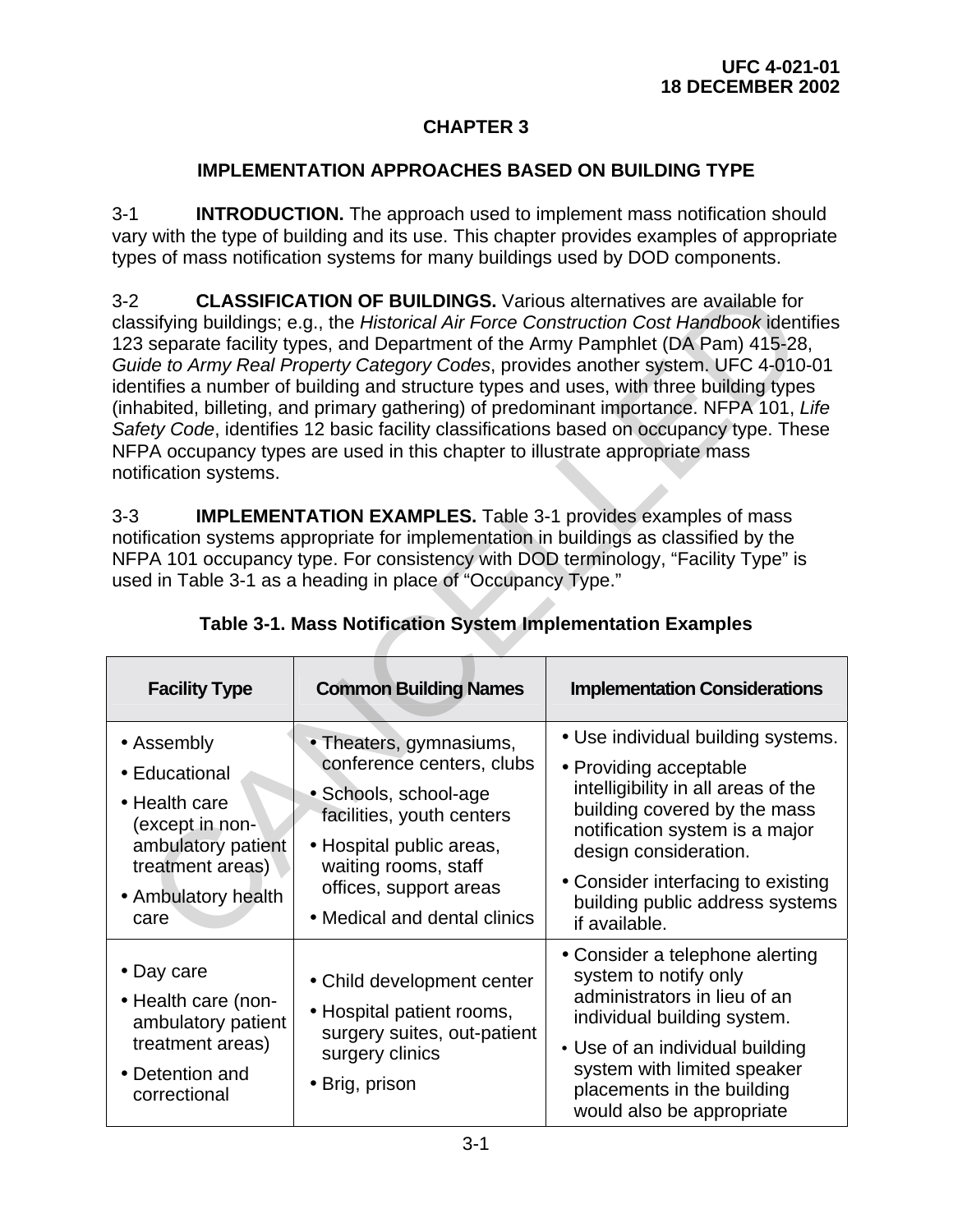## **UFC 4-021-01 18 DECEMBER 2002**

|                            |                                                                                                                                              | • Use individual building systems.                                                                                                                                                                                                                  |
|----------------------------|----------------------------------------------------------------------------------------------------------------------------------------------|-----------------------------------------------------------------------------------------------------------------------------------------------------------------------------------------------------------------------------------------------------|
|                            | • Dormitories<br>• Bachelor or                                                                                                               | • Providing acceptable<br>intelligibility everywhere in the<br>building is a major design<br>consideration since these types<br>of buildings are designed to<br>prevent entry of outside noise.                                                     |
| <b>Residential</b>         | unaccompanied officer<br>and enlisted quarters                                                                                               | • Installation of speakers in each<br>room may be necessary.                                                                                                                                                                                        |
| occupancy                  | • Temporary lodging<br>facilities, lodges, billeting<br>• Military family housing<br>buildings with 13 or more<br>units, apartment buildings | • Control of individual building<br>systems by a base-wide control<br>system may be necessary to<br>achieve timely notification<br>outside of normal working<br>hours.                                                                              |
|                            |                                                                                                                                              | • Telephone alerting system may<br>be appropriate for small military<br>family housing buildings.                                                                                                                                                   |
|                            |                                                                                                                                              | • Use individual building systems.                                                                                                                                                                                                                  |
| • Mercantile<br>• Business | • Base/post exchange<br>• Commissary<br>• Office buildings                                                                                   | • Providing acceptable<br>intelligibility everywhere in the<br>building is a major design<br>consideration.                                                                                                                                         |
|                            | • Headquarters buildings                                                                                                                     | • Consider interfacing to existing<br>public address systems.                                                                                                                                                                                       |
|                            |                                                                                                                                              | • Use individual building systems.                                                                                                                                                                                                                  |
| • Industrial<br>• Storage  | • Shops<br>• Aircraft hangars<br>(administrative areas)                                                                                      | • Providing acceptable<br>intelligibility everywhere in the<br>building is a major design<br>consideration. Portions of these<br>facilities may be exempt if they<br>have a population density less<br>than that specified in UFC 4-<br>$010 - 01.$ |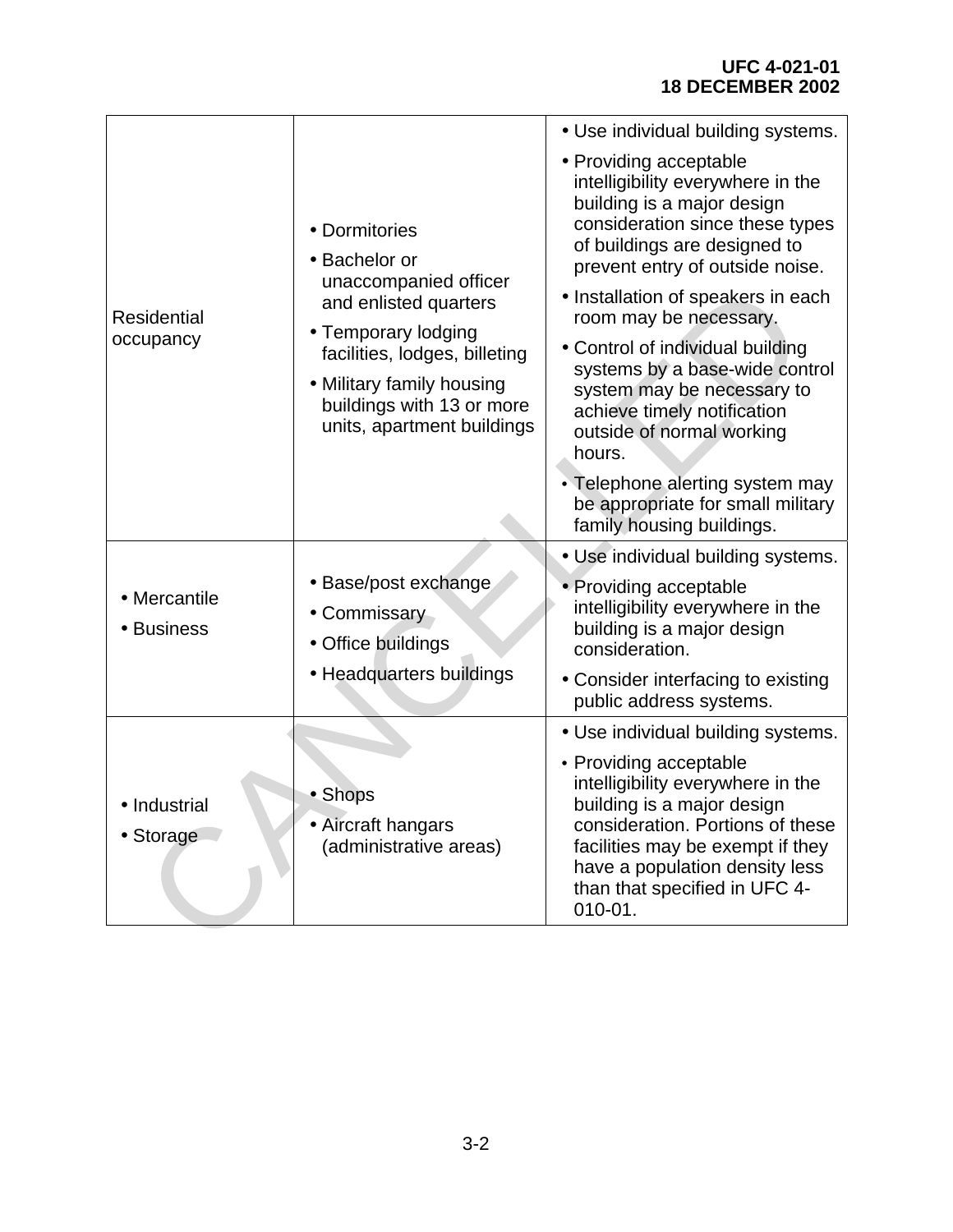# **CHAPTER 4**

# **SELECTION AND CRITERIA FOR MASS NOTIFICATION SYSTEMS**

4-1 **INTRODUCTION.** This chapter provides guidance for selecting a mass notification system and specific criteria for each acceptable type of system.

# 4-2 **SELECTING A MASS NOTIFICATION SYSTEM**

4-2.1 **Individual Building Mass Notification System.** This system is intended for mass notification in and around a single building. It may be connected into a base-wide control system for mass notification when required by installation or theater commanders. Figure 2-1 provides a block diagram to illustrate required components of an individual building mass notification system. 1.1 Initial Building Mass Notification System. This system is intended<br>
1.1 Initial Building I Mass Notification in and around a single building. It may be connected into a base-wit<br>
that is rigure 2-1 provides a block dia

# 4-2.1.1 **Notification Appliance Network:**

- Use modular displays and speakers suitable for installation in commercial/industrial applications with consideration of electrically hazardous (classified) location.
- Provide display options capable of satisfying all Uniform Federal Accessibility Standards (UFAS) and Americans with Disabilities Act Accessibility Guidelines (ADAAG).
- Use displays and speakers suitable for the intended climatic and environmental conditions.
- Provide capability for interfacing with an existing public address system, if applicable, in existing buildings.
- Use strobes to alert the hearing-impaired. Care must be taken to meet strobe visibility and synchronization requirements as listed in NFPA 72.
- Use separate strobes from those used for the fire alarm system unless:
	- − An existing public address system is being used to provide the mass notification capability, and
	- − The mass notification capability being provided is not being installed to meet the requirements of UFC 4-010-01.
- Strobes will be marked using the following criteria:
	- − For strobes shared by the mass notification system/fire alarm system, existing strobes marked "FIRE" may remain in use. New strobes are to be unmarked.
	- For strobes used only by the mass notification system, use unmarked strobes.
- Provide textual displays for notification of the emergency for hearing-impaired personnel (optional).
- Provide speakers and installation methods compliant with Director of Central Intelligence Directive (DCID) 1/21, *Manual for Physical Security Standards for Sensitive Compartmented Information Facilities*, for areas classified as sensitive compartmented information facilities (SCIF).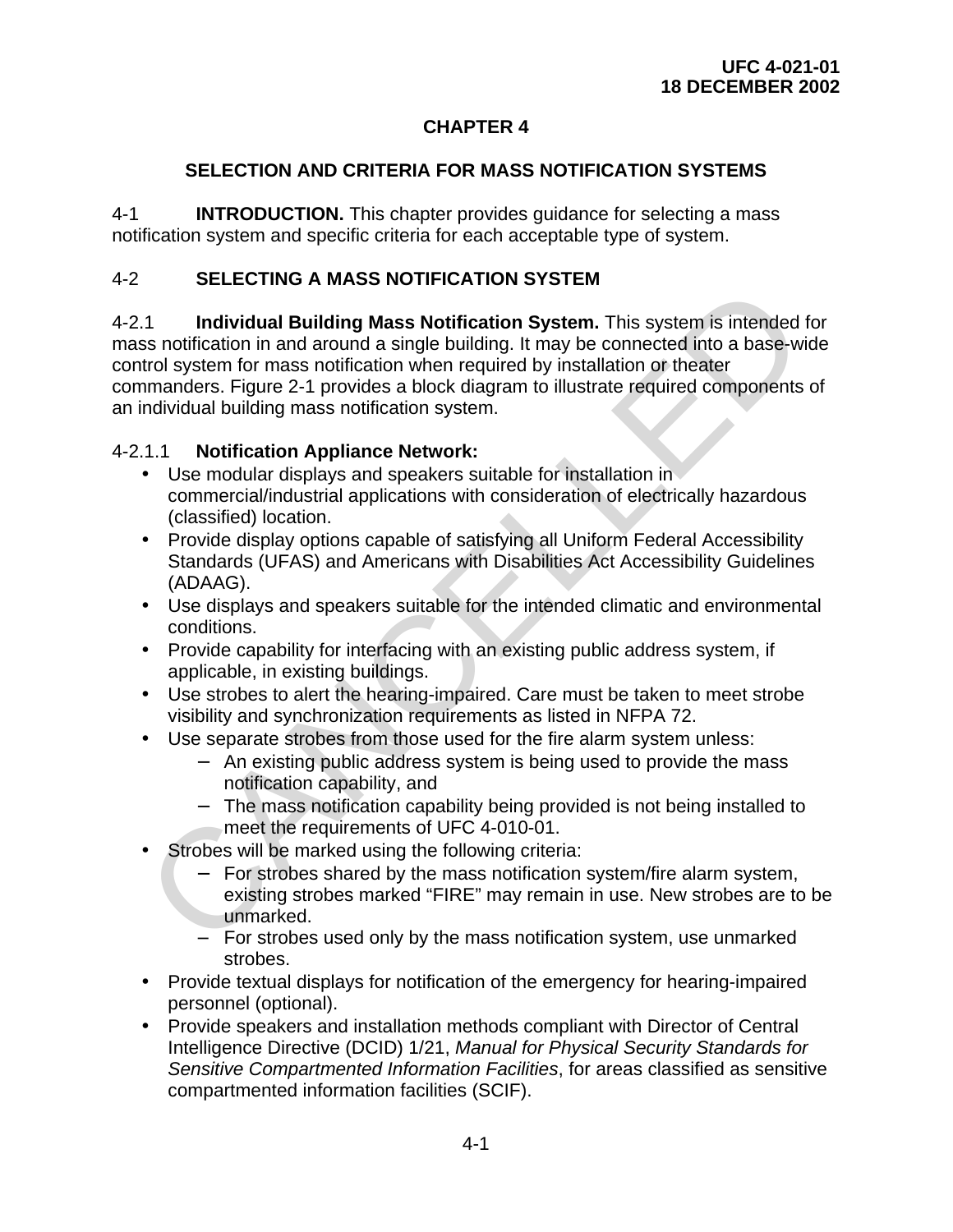- Design to intelligibility requirements in accordance with NFPA 72. Verification should be accomplished in accordance with IEC 60849.
- Locate notification appliances in accordance with NFPA 72 appliance placement standards.

4-2.1.2 **Autonomous Control Unit.** Provide autonomous control units in each facility or building with the following general features:

- Able to function independently upon failure of a base-wide control system (if provided).
- Independent of fire alarm system.
- Ability to temporarily deactivate fire alarm audible notification appliances while delivering voice messages. Provided).<br>
• Independent of fire alarm system in provided).<br>
• Independent of fire alarm and the net are madible notification appliances while<br>
be the interval delivering vector messages.<br>
• Conductor intergity monotorin
- Conductor integrity monitoring for strobe, display, temporary deactivation of fire alarm audible notification appliances, and speaker wiring.
- Secure local operator console for initiating recorded messages, strobes, and displays; and for delivering live voice messages.
- Capacity for at least four prerecorded messages.
- Ability to deliver messages quickly.
- Ability to automatically repeat prerecorded messages until terminated.
- Secure microphone for delivering live voice messages.
- Adequate discrete outputs to temporarily deactivate fire alarm audible notification appliances, initiate optional textual displays, and initiate/synchronize strobes.
- Complete set of self-diagnostics for the controller and appliance network.
- Local diagnostic information display.
- Local diagnostic information and system event log file.

# 4-2.1.3 **System-Wide Features:**

- Has power supplies capable of accepting 110 to 240 volts, alternating current (VAC), 50 to 60 hertz (Hz).
- Provides uninterruptible power supply (UPS) or secondary (standby) power for all loads.
- Provides conformance to applicable sections of NFPA 72.
- Uses only commercial off the shelf (COTS) components.
- Provides fault-tolerance with major component redundancy.

4-2.1.4 **Communication Network.** Provide autonomous control units in each facility or building with the following communications features:

- Available interface for communication with (optional) base-wide control system for mass notification.
- Ability to relay local diagnostics information to central control unit(s).
- Available backup communication link.

4-2.1.5 **Visible Notification Appliances.** The mass notification system must provide visible notification appliances in accordance with UFAS and ADAAG requirements, and comply with the requirements of NFPA 72. The visible notification appliances used for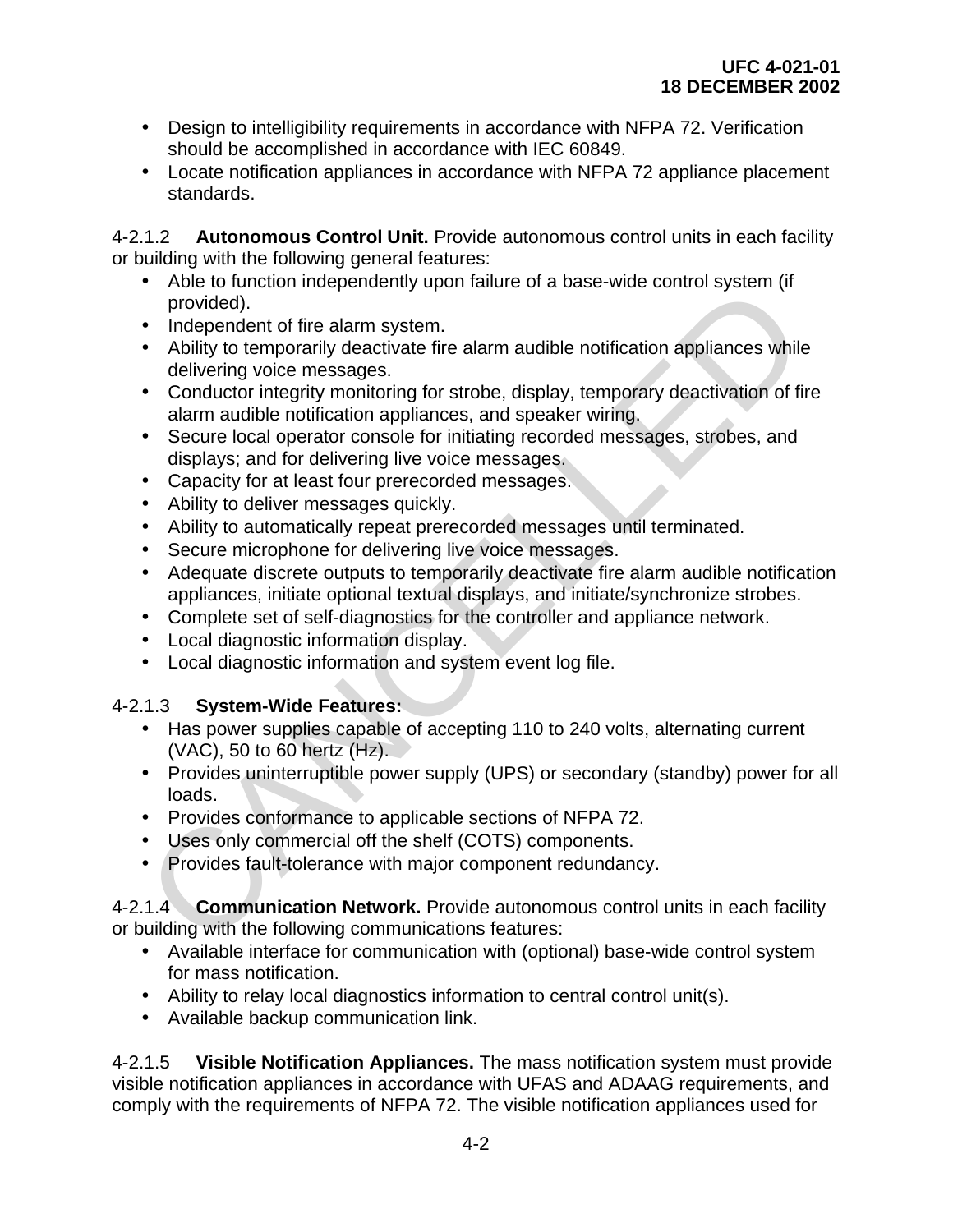the mass notification system must be separate from those used for fire alarm systems. Separate visible notification appliances are not required when the mass notification capability being provided is not required by UFC 4-010-01 and an existing public address system in the building is being used to provide the mass notification capability.

# 4-2.1.6 **Deactivation of the Fire Alarm Audible Notification Appliance.**

4-2.1.6.1 **Application.** The mass notification system will provide the capability to temporarily deactivate the building fire alarm system's audible notification appliances. This is intended to allow the mass notification system to provide intelligible voice commands inside an individual building without unreasonably exposing building occupants to the risk of fire. This UFC recognizes that this requirement deviates from the requirements of NFPA 72. This UFC authorizes this deviation from the NFPA 72 requirements for alarm signal deactivation to permit an individual building mass notification system to deactivate the audible notification appliances of that building's fire alarm system for the minimum time period necessary to transmit a voice message. The NFPA 72 "5 minute" requirement before permitting the deactivation of an alarm does not apply to this temporary deactivation by the mass notification system. From the minimum time and the minimum substration appliance in the positive of the building lifte alarm system s audible notification appliances<br>in interded to allow the mass notification system is produced intelligible vo

# 4-2.1.6.2 **Required Features.**

4-2.1.6.2.1 The deactivation function must be designed to function only when both the fire alarm panel is in an alarm condition and a voice message is to be transmitted by the mass notification system.

4-2.1.6.2.2 Only the fire alarm system audible notification appliances shall be deactivated. All other features of the fire alarm system, including the operation of visual notification devices and the transmission of signals to the fire department, shall remain unaffected.

4-2.1.6.2.3 Deactivation of the fire alarm audible notification appliances must cause a supervisory signal in the fire alarm system.  $\blacksquare$  The Army requires that this supervisory signal be separate from other fire alarm system supervisory signals, be annunciated at the building's fire alarm control panel and any remote fire alarm annunciators, and be transmitted to the fire department. The visual annunciation of the separate supervisory signal shall be distinctly labeled or otherwise clearly identified.

4-2.1.6.2.4  $\bullet$  The Army requires that a readily accessible means shall be provided for use by emergency response forces to manually override the deactivation function and permit the fire alarm audible notification appliances to operate independently of the mass notification system. Use of the manual override feature must cause a supervisory signal in the fire alarm system.

# 4-2.2 **Giant Voice System**

4-2.2.1 **Application.** This system can be installed as part of a one-step base-wide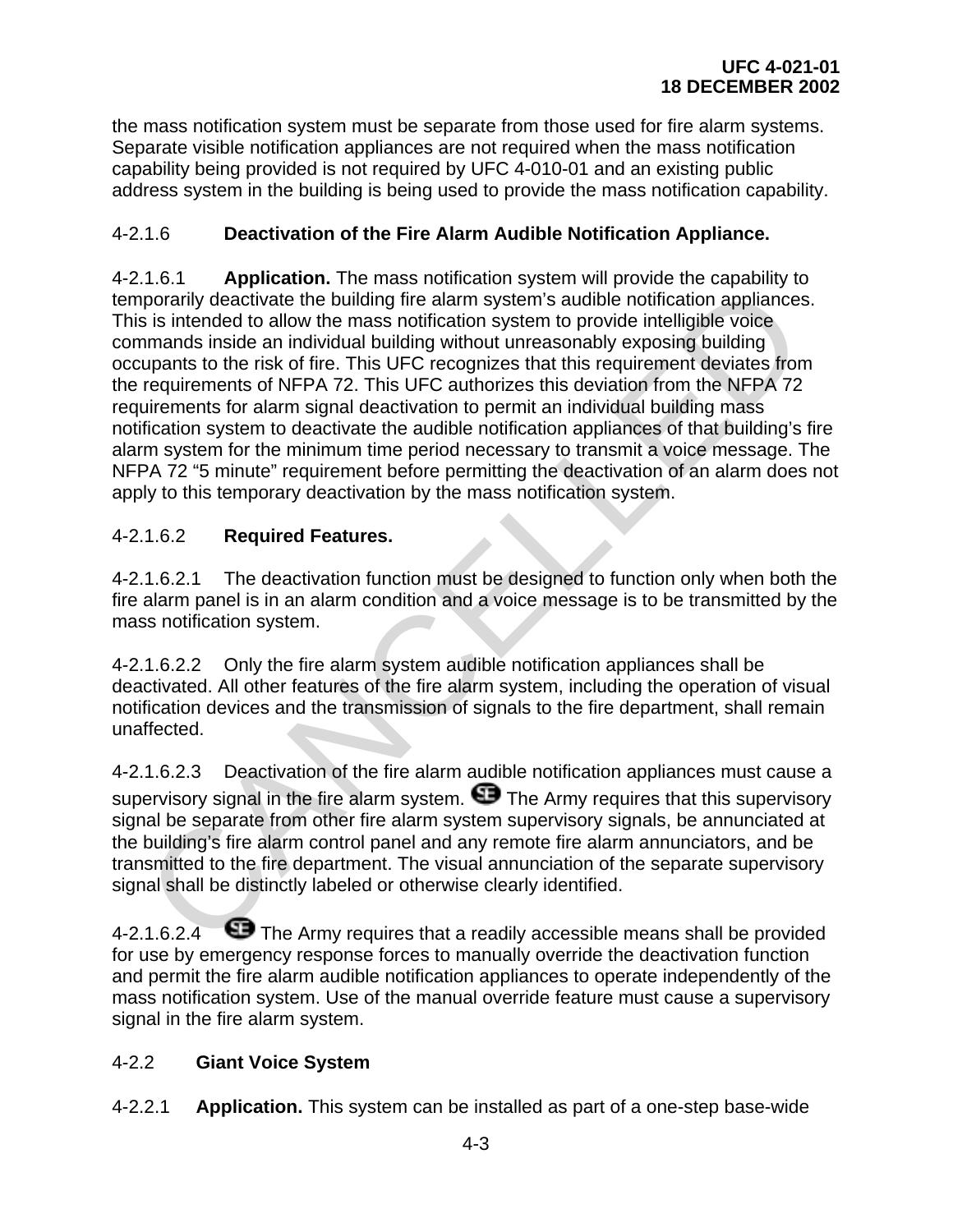implementation or as a separate implementation that links a base-wide control system for mass notification to an existing Giant Voice system. See Figures 2-3 and 2-6 for a logical block diagram of a Giant Voice interface implementation.

# 4-2.2.2 **Giant Voice Interface Criteria**

## 4-2.2.2.1 **Communication Network:**

- Use existing Giant Voice backbone communication links.
- Verify that existing communications are secure.

## 4-2.2.2.2 **System-wide Features:**

- Has power supplies capable of accepting 110 to 240 VAC, 50 to 60 Hz.
- Provides UPS or secondary (standby) power for all loads.
- Provides conformance to applicable sections of NFPA 72.
- Uses only COTS components.
- Fault-tolerant with major component redundancy.
- Easily expandable system.

# 4-2.3 **Telephone Alerting System**

4-2.3.1 **Application.** Telephone alerting systems are particularly useful for buildings in which notification to all building occupants may not be appropriate (for example, child development centers, hospital patient areas, and brigs). They are also useful for small facilities and military family housing, where mass notification is desired by the base but is not required by UFC 4-010-01. The use of telephone alerting systems should be considered cautiously for other buildings because of the many limitations in delivering notification messages by telephone. See Figure 2-4 for a block diagram of a telephone alerting system. • Go collain velocity and point of the base,<br>
• Verify that existing communications are secure.<br>
• Has power supplies capable of accepting 110 to 240 VAC, 50 to 60 Hz.<br>
• Provides UPS or secondary (standby) power for all l

# 4-2.3.2 **Telephone Alerting System Criteria**

#### 4-2.3.2.1 **Communication Network:**

- Provide adequate capacity for delivering messages during a worst-case scenario within an acceptable time period.
- Evaluate reliability and vulnerability of portions of the network not under direct control of the base.
- Verify compatibility with the existing phone system.
- Verify that the phone system provides adequate reliability, redundancy, and security.

4-2.3.2.2 **Central Control Unit.** Provide a secure, personal-computer-based central control unit with the following features:

- Can be operated and displayed independently of the base fire alarm system.
- Capable of concurrent delivery of two recorded messages: one for the threatened facilities or buildings and one for nearby facilities or buildings.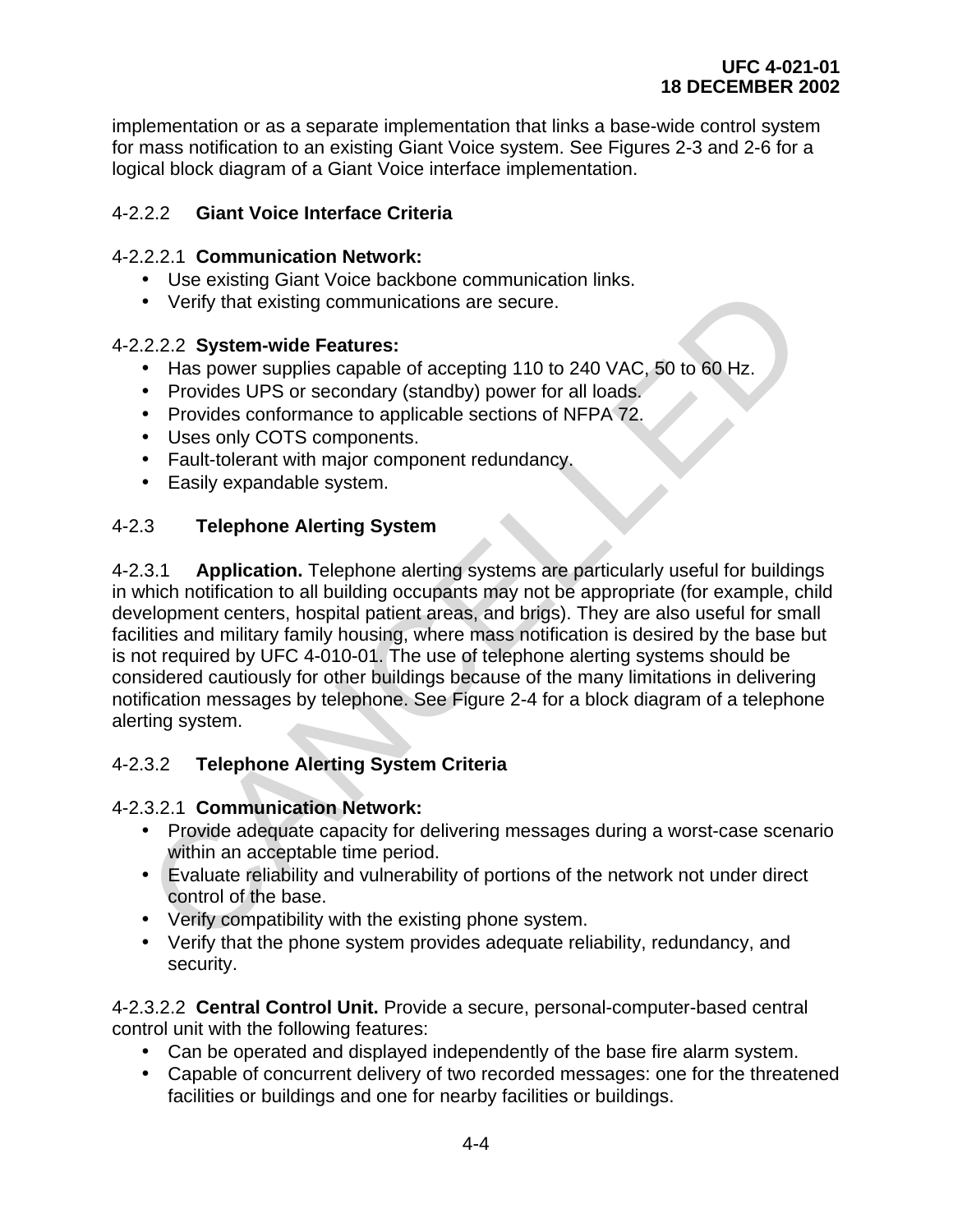- Means of targeting messages to specific facilities or to all facilities in specific geographic areas.
- Secure method for easily modifying recorded messages.
- Complete set of system-wide self-diagnostics.
- Easy-to-use diagnostic information displays.
- Historical diagnostic information and system event log files.
- Capable of delivering text pager messages over phone system.
- Capable of delivering faxes over phone system.
- Capable of delivering voice messages over phone system.
- Capable of delivering messages to telecommunications devices for the deaf (TDD) over phone system for hearing-impaired.
- Capable of delivering teletype messages using teletypewriter (TTY) protocol.

# 4-2.3.2.3 **System-wide Features:**

- Has power supplies capable of accepting 110 to 240 VAC, 50 to 60 Hz.
- Provides UPS or secondary (standby) power for all loads.
- Provides conformance to applicable sections of NFPA 72.
- Uses only COTS components.
- Fault-tolerant with major component redundancy.
- Easily expandable system.
- Provides quick message delivery.

# 4-3 **BASE-WIDE CONTROL SYSTEM FOR MASS NOTIFICATION**

4-3.1 **Implementation.** This control system can be installed as part of a one-step base-wide implementation of mass notification capability or as a separate implementation that interfaces the control system to previously installed individual building mass notification systems. See Figures 2-5 and 2-6 for logical block diagrams of a base-wide control system for mass notification. • Capable of delivering raxes over phone system.<br>
• Capable of delivering vaice messages over phone system.<br>
• Capable of delivering messages to telecommunications devices for the deaf<br>
• Capable of delivering messages to

# 4-3.2 **Base-wide System Criteria**

# 4-3.2.1 **Communication Network:**

- Has a primary (wireless preferred) communication backbone that provides secure voice and data communications.
- Has independent backup communication links (required if primary link is not wireless).
- Uses outdoor components suitable for the intended environment.

#### 4-3.2.2 **Central Control Unit.** Provide a secure, personal-computer-based central control unit with the following features:

- Can be operated and displayed independently of the base fire alarm system.
- Capable of selecting and initiating recorded messages stored in autonomous control units (in individual building systems).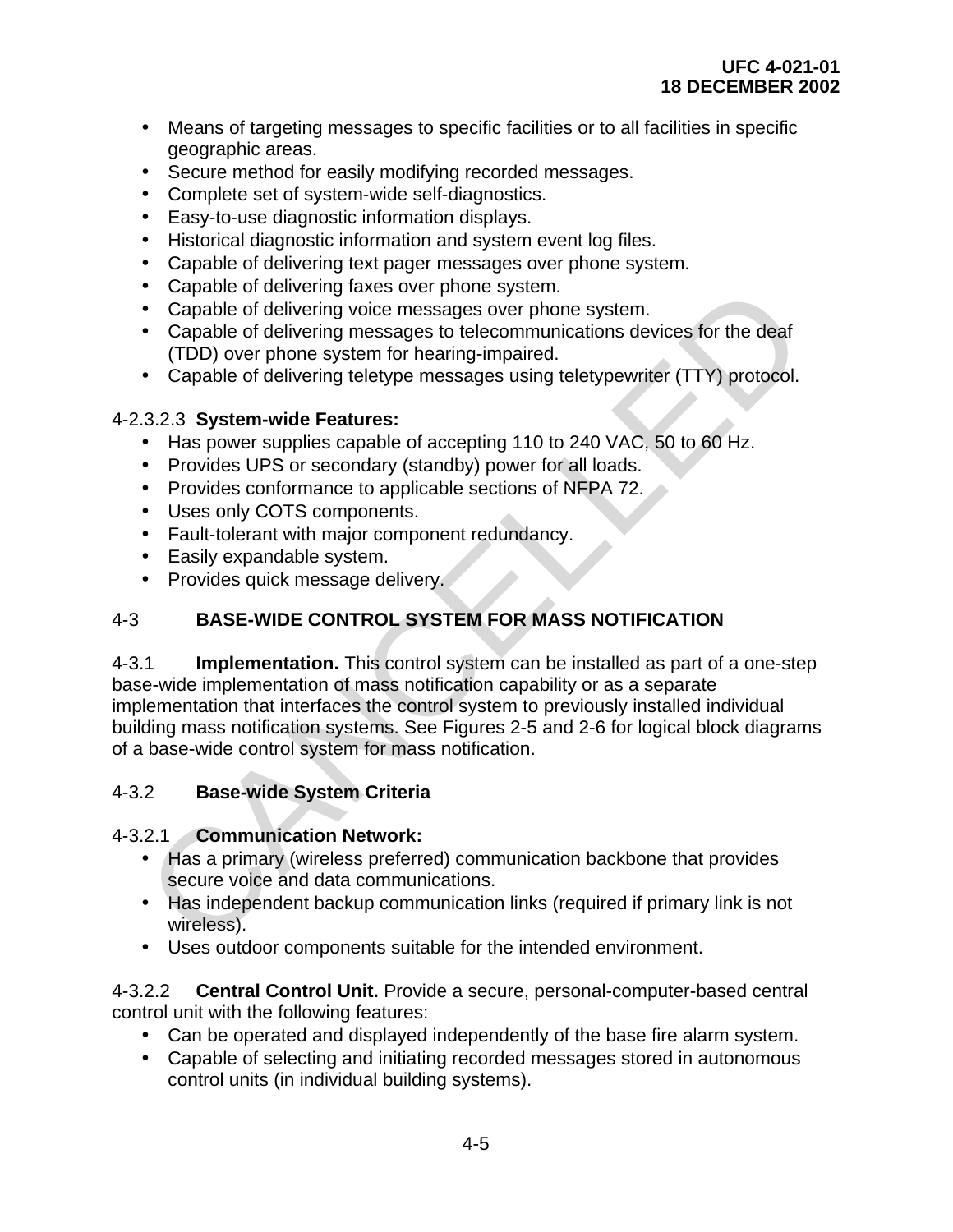- Capable of concurrent delivery of two recorded messages: one for the threatened facilities or buildings and one for nearby facilities or buildings.
- A means of targeting messages to specific facilities or to all facilities in specific geographic areas.
- Capable of providing live voice messaging to any facility or building.
- Capable of interfacing to a Giant Voice system.
- Secure method for easily modifying recorded messages.
- An available backup central control unit.
- Provides roving security forces and incident commander with direct access to base-wide control system central operators, and patching into individual building mass notification systems. • An available backup central control unit.<br>
• Provides roving security forces and incident commander with direct access to<br>
base-wide control systems.<br>
Complete set of system-wide self-diagnostics.<br>
• Easy-to-use diagnost
- Complete set of system-wide self-diagnostics.
- Easy-to-use diagnostic information displays.
- Historical diagnostic information and system event log files.

#### 4-3.2.3 **System-wide Features:**

- Has power supplies capable of accepting 110 to 240 VAC, 50 to 60 Hz.
- Provides UPS or secondary (standby) power for all loads.
- Provides conformance to applicable sections of NFPA 72.
- Uses only COTS components.
- Fault-tolerant with major component redundancy.
- Easily expandable system.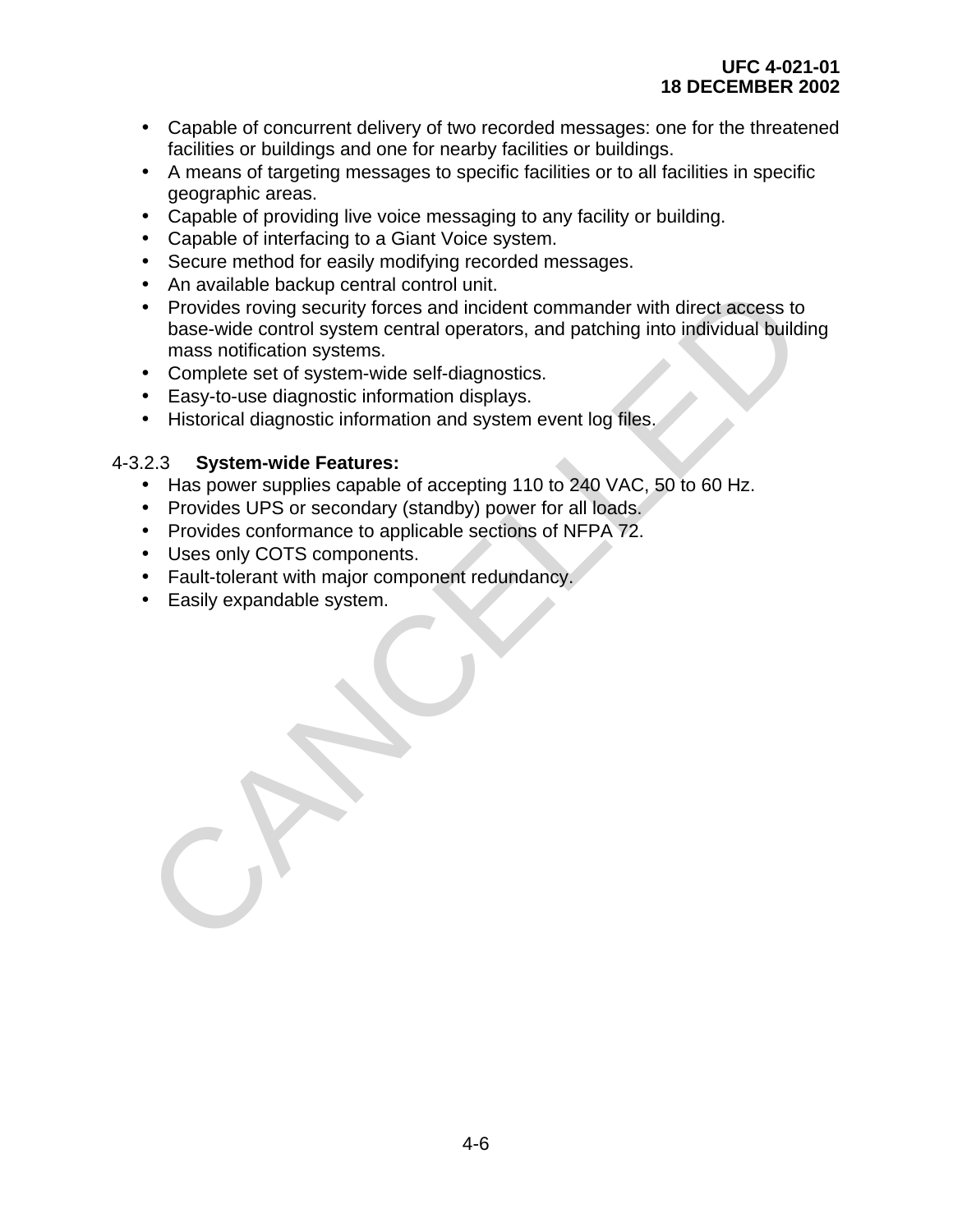# **CHAPTER 5**

# **MAINTENANCE CRITERIA**

5-1 **INTRODUCTION.** This chapter was developed on the basis of recommendations from manufacturers of mass notification systems, as well as experience with similar computer-based systems.

| Maintenance requirements established for each mass notification system must<br>onsider the manufacturers' maintenance recommendations and applicable DOD<br>naintenance requirements.                                                                                                                                                                                                                                                                                                                                                                                                                  |                                     |                                                                                                                                                                                                    |  |  |
|--------------------------------------------------------------------------------------------------------------------------------------------------------------------------------------------------------------------------------------------------------------------------------------------------------------------------------------------------------------------------------------------------------------------------------------------------------------------------------------------------------------------------------------------------------------------------------------------------------|-------------------------------------|----------------------------------------------------------------------------------------------------------------------------------------------------------------------------------------------------|--|--|
| $-2$<br><b>INDIVIDUAL BUILDING MASS NOTIFICATION SYSTEM.</b> See UFC 3-600-<br>2, Operations and Maintenance: Inspection, Testing, and Maintenance of Fire<br>Protection Systems, Paragraph 2-2.2, "Fire Detection and Alarm Systems," for<br>pplicable guidance on inspection, testing, and maintenance of engineered protection<br>eatures in DOD facilities.<br>$-3$<br><b>GIANT VOICE MASS NOTIFICATION SYSTEM. Table 5-1 provides</b><br>naintenance information for the Giant Voice system when interfaced or used as a mass<br>otification system.<br>Table 5-1. Giant Voice System Maintenance |                                     |                                                                                                                                                                                                    |  |  |
| <b>Frequency</b>                                                                                                                                                                                                                                                                                                                                                                                                                                                                                                                                                                                       | <b>Tasks</b><br><b>Component</b>    |                                                                                                                                                                                                    |  |  |
| Weekly                                                                                                                                                                                                                                                                                                                                                                                                                                                                                                                                                                                                 | Central control<br>console          | Verify no diagnostic failures indicated.                                                                                                                                                           |  |  |
|                                                                                                                                                                                                                                                                                                                                                                                                                                                                                                                                                                                                        | <b>Wireless transceivers</b>        | Perform silent activation of entire system.                                                                                                                                                        |  |  |
| Monthly                                                                                                                                                                                                                                                                                                                                                                                                                                                                                                                                                                                                | <b>Total system</b>                 | • Perform a test system activation for a<br>particular zone.                                                                                                                                       |  |  |
|                                                                                                                                                                                                                                                                                                                                                                                                                                                                                                                                                                                                        | functionality                       | • Verify field components perform as<br>expected.                                                                                                                                                  |  |  |
|                                                                                                                                                                                                                                                                                                                                                                                                                                                                                                                                                                                                        |                                     | • Verify that system will operate in the<br>absence of line power; discontinue line<br>power to system and verify<br>functionality.                                                                |  |  |
| Quarterly                                                                                                                                                                                                                                                                                                                                                                                                                                                                                                                                                                                              | Central control unit,<br><b>UPS</b> | · Test UPS. See AFPAM 32-1186,<br><b>Valve-Regulated Lead-Acid Batteries</b><br>for Stationary Applications, and NFPA<br>70B, Recommended Practice for<br><b>Electrical Equipment Maintenance.</b> |  |  |

# **Table 5-1. Giant Voice System Maintenance**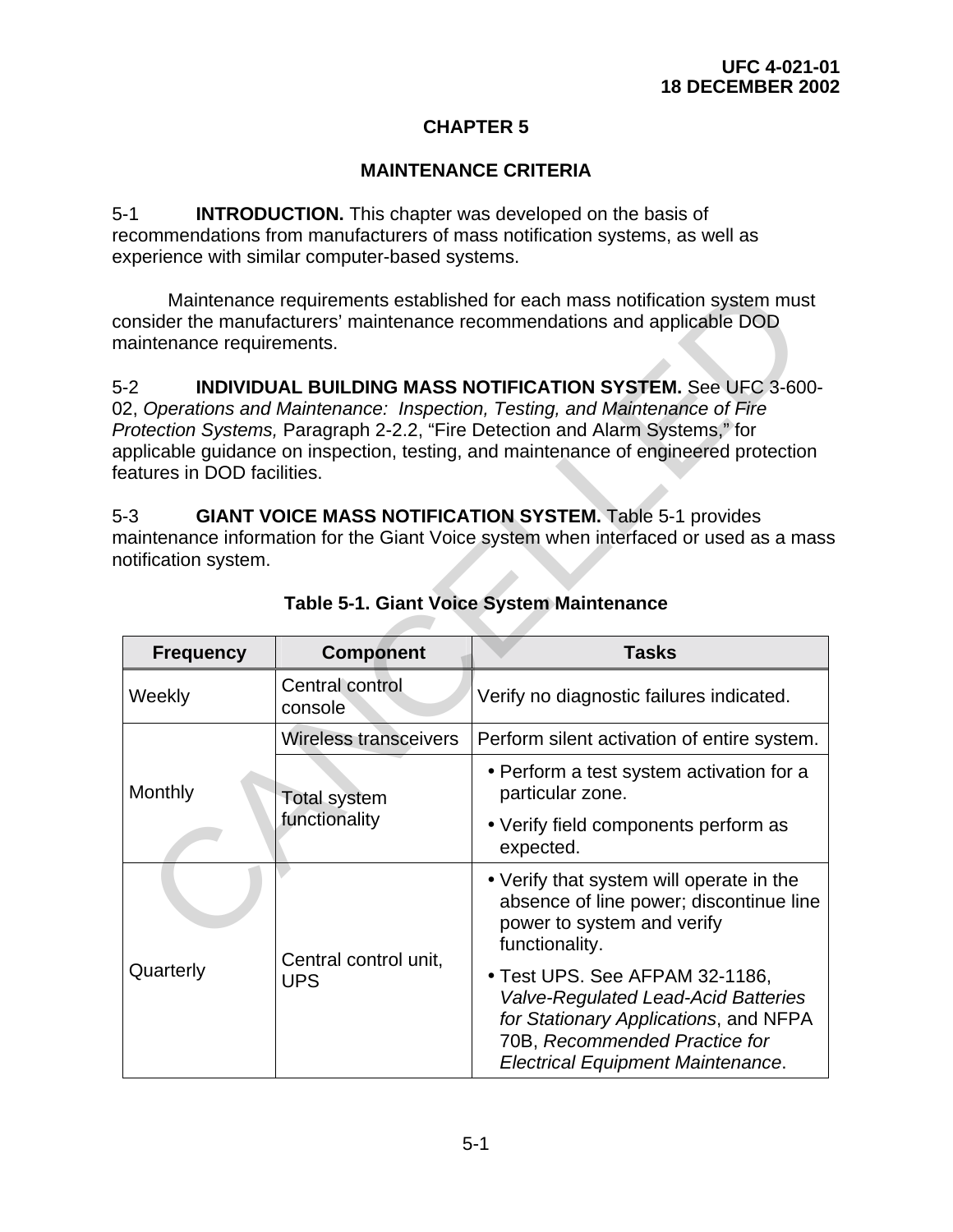|                                                                                                                                                       |                                               | • Perform a visual inspection of all<br>components. Verify enclosure integrity<br>not compromised. |  |
|-------------------------------------------------------------------------------------------------------------------------------------------------------|-----------------------------------------------|----------------------------------------------------------------------------------------------------|--|
|                                                                                                                                                       |                                               | • Perform a visual inspection of antenna.<br>Verify solid connection and no<br>corrosion.          |  |
|                                                                                                                                                       |                                               | • Perform a visual inspection of<br>transceivers. Verify proper operation.                         |  |
| Every 6 months                                                                                                                                        | Field components                              | • Generate a conductor integrity monitor<br>alarm. Verify alarm status on central<br>console.      |  |
|                                                                                                                                                       |                                               | · Disconnect AC power. Verify AC<br>power failure alarm status on central<br>console.              |  |
|                                                                                                                                                       |                                               | • Disconnect AC power. Verify battery<br>voltage under load.                                       |  |
| Yearly                                                                                                                                                | Wireless signals                              | Check forward/reflected radio power.                                                               |  |
| <b>TELEPHONE ALERTING SYSTEM.</b> Table 5-2 provides maintenance<br>4<br>formation for the telephone alerting system when used for mass notification. |                                               |                                                                                                    |  |
|                                                                                                                                                       |                                               | <b>Table 5-2. Telephone Alerting System Maintenance</b>                                            |  |
| <b>Frequency</b>                                                                                                                                      | <b>Component</b>                              | <b>Tasks</b>                                                                                       |  |
| Weekly                                                                                                                                                | Central control unit,<br>diagnostic log files | • Review event log file; verify correct<br>events logged.                                          |  |
|                                                                                                                                                       |                                               | • Review system diagnostic log file;<br>correct deficiencies noted in log file.                    |  |
|                                                                                                                                                       | Central control unit, hard<br>drive           | • Delete unneeded log files.                                                                       |  |
|                                                                                                                                                       |                                               | • Delete unneeded error files.                                                                     |  |
|                                                                                                                                                       |                                               | • Verify sufficient free disk space                                                                |  |

| <b>Frequency</b> | <b>Component</b>                              | <b>Tasks</b>                                                                                                              |
|------------------|-----------------------------------------------|---------------------------------------------------------------------------------------------------------------------------|
| Weekly           | Central control unit,<br>diagnostic log files | • Review event log file; verify correct<br>events logged.                                                                 |
|                  |                                               | • Review system diagnostic log file;<br>correct deficiencies noted in log file.                                           |
|                  | Central control unit, hard<br>drive           | • Delete unneeded log files.                                                                                              |
|                  |                                               | • Delete unneeded error files.                                                                                            |
|                  |                                               | • Verify sufficient free disk space<br>available.                                                                         |
|                  | System - Functional test                      | Send out an alert to a small set of pre-<br>designated receiving devices and confirm<br>receipt.                          |
|                  | System - Security                             | If remote control software is loaded onto<br>system, verify that it is disabled to<br>prevent unauthorized system access. |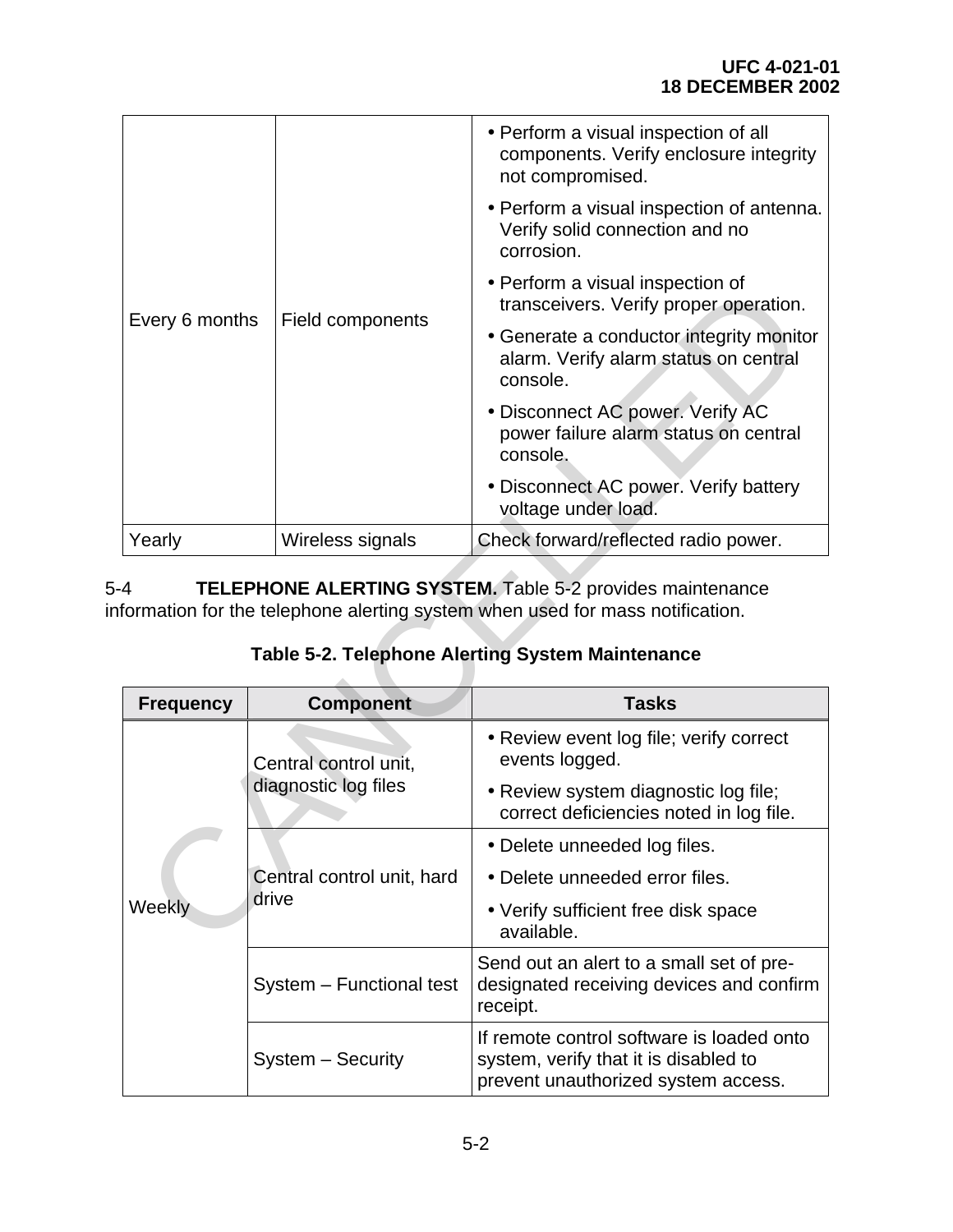| Monthly   | System - Functional test           | Send out an alert to a diverse set of pre-<br>designated receiving devices and confirm<br>receipt. Include at least one of each type<br>of receiving device. |  |
|-----------|------------------------------------|--------------------------------------------------------------------------------------------------------------------------------------------------------------|--|
|           | Central control unit, reset        | Power down the central control unit<br>computer and restart.                                                                                                 |  |
| Quarterly | System - Software<br>backups       | Make a full system software backup.<br>Rotate backups based on accepted<br>practice at site.                                                                 |  |
|           | Central control unit,<br>computer  | • Verify proper operation of computer.                                                                                                                       |  |
|           |                                    | • Defragment hard drive.                                                                                                                                     |  |
|           |                                    | • Verify unobstructed flow of cooling air.<br>Clean filters, remove dust buildup on<br>cooling fans, cooling fins, and air<br>intake vents.                  |  |
|           | Central control unit, UPS          | • Verify that system will operate in the<br>absence of line power; discontinue line<br>power to system and verify<br>functionality.                          |  |
|           |                                    | • Test UPS. See AFPAM 32-1186 and<br>NFPA 70B.                                                                                                               |  |
| Yearly    | System - Software<br>backups       | Test the current software backup system<br>by installing the system backup.                                                                                  |  |
|           | Central control unit,<br>operation | • Verify content of pre-recorded<br>messages.                                                                                                                |  |
|           |                                    | • Verify activation of correct pre-<br>recorded message on the basis of<br>selected event.                                                                   |  |
|           |                                    | • Verify activation of correct pre-<br>recorded message on the basis of<br>targeted area.                                                                    |  |
|           |                                    | • Verify central control unit security<br>mechanism is functional.                                                                                           |  |

5-5 **BASE-WIDE CONTROL SYSTEM.** Tables 5-3 and 5-4 provide maintenance information for the central control unit and communications network when an optional base-wide control system for mass notification is installed.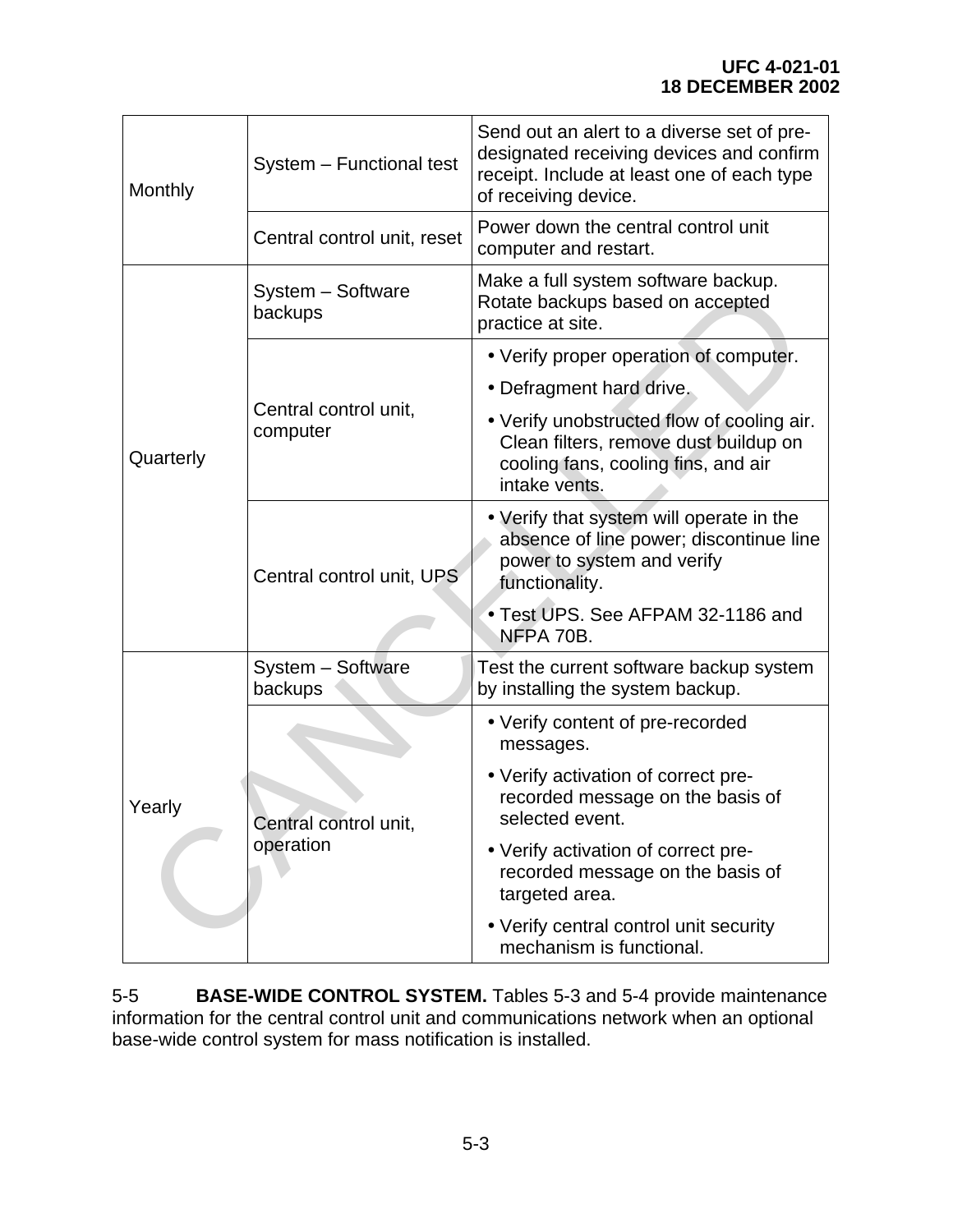| <b>Frequency</b> | <b>Component</b>                              | <b>Tasks</b>                                                                                                                                                 |
|------------------|-----------------------------------------------|--------------------------------------------------------------------------------------------------------------------------------------------------------------|
| Weekly           | Central control unit,<br>diagnostic log files | • Review event log file; verify correct<br>events logged.                                                                                                    |
|                  |                                               | • Review system diagnostic log file;<br>correct deficiencies noted in log file.                                                                              |
|                  |                                               | • Delete unneeded log files.                                                                                                                                 |
|                  | Central control unit, hard<br>drive           | • Delete unneeded error files.                                                                                                                               |
|                  |                                               | • Verify sufficient free disk space<br>available.                                                                                                            |
|                  | System - Functional test                      | Send out an alert to a small set of pre-<br>designated receiving devices and confirm<br>receipt.                                                             |
|                  | System - Security                             | If remote control software is loaded onto<br>system, verify that it is disabled to<br>prevent unauthorized system access.                                    |
| Monthly          | System - Functional test                      | Send out an alert to a diverse set of pre-<br>designated receiving devices and confirm<br>receipt. Include at least one of each type<br>of receiving device. |
|                  | Central control unit, reset                   | Power down the central control unit<br>computer and restart.                                                                                                 |
|                  | System - Software<br><b>backups</b>           | Make a full system software backup.<br>Rotate backups based on accepted<br>practice at site.                                                                 |
|                  | Central control unit,<br>computer             | • Verify proper operation of computer.                                                                                                                       |
|                  |                                               | • Defragment hard drive.                                                                                                                                     |
| Quarterly        |                                               | • Verify unobstructed flow of cooling air.<br>Clean filters, remove dust buildup on<br>cooling fans, cooling fins, and air<br>intake vents.                  |
|                  | Central control unit, UPS                     | • Verify that system will operate in the<br>absence of line power; discontinue line<br>power to system and verify<br>functionality.                          |
|                  |                                               | • Test UPS. See AFPAM 32-1186 and<br>NFPA 70B.                                                                                                               |

|  | Table 5-3. Central Control Unit Maintenance |  |  |
|--|---------------------------------------------|--|--|
|--|---------------------------------------------|--|--|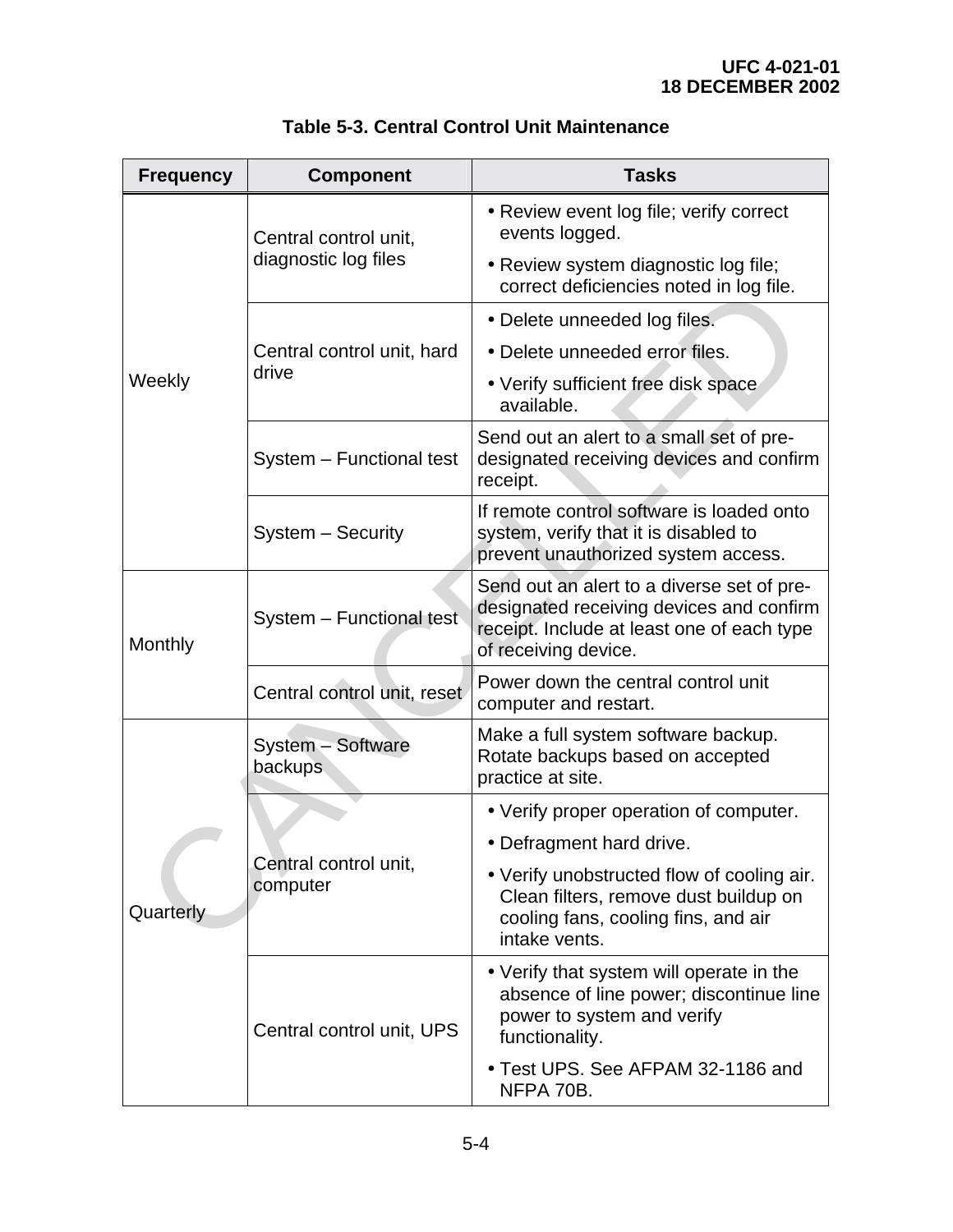|        | System - Software<br>backups       | Test the current software backup system<br>by installing the system backup.               |  |
|--------|------------------------------------|-------------------------------------------------------------------------------------------|--|
| Yearly | Central control unit,<br>operation | • Verify content of pre-recorded<br>messages.                                             |  |
|        |                                    | • Verify activation of correct pre-<br>recorded message base on selected<br>event.        |  |
|        |                                    | • Verify activation of correct pre-<br>recorded message on the basis of<br>targeted area. |  |
|        |                                    | • Verify central control unit security<br>mechanism functional.                           |  |
|        |                                    |                                                                                           |  |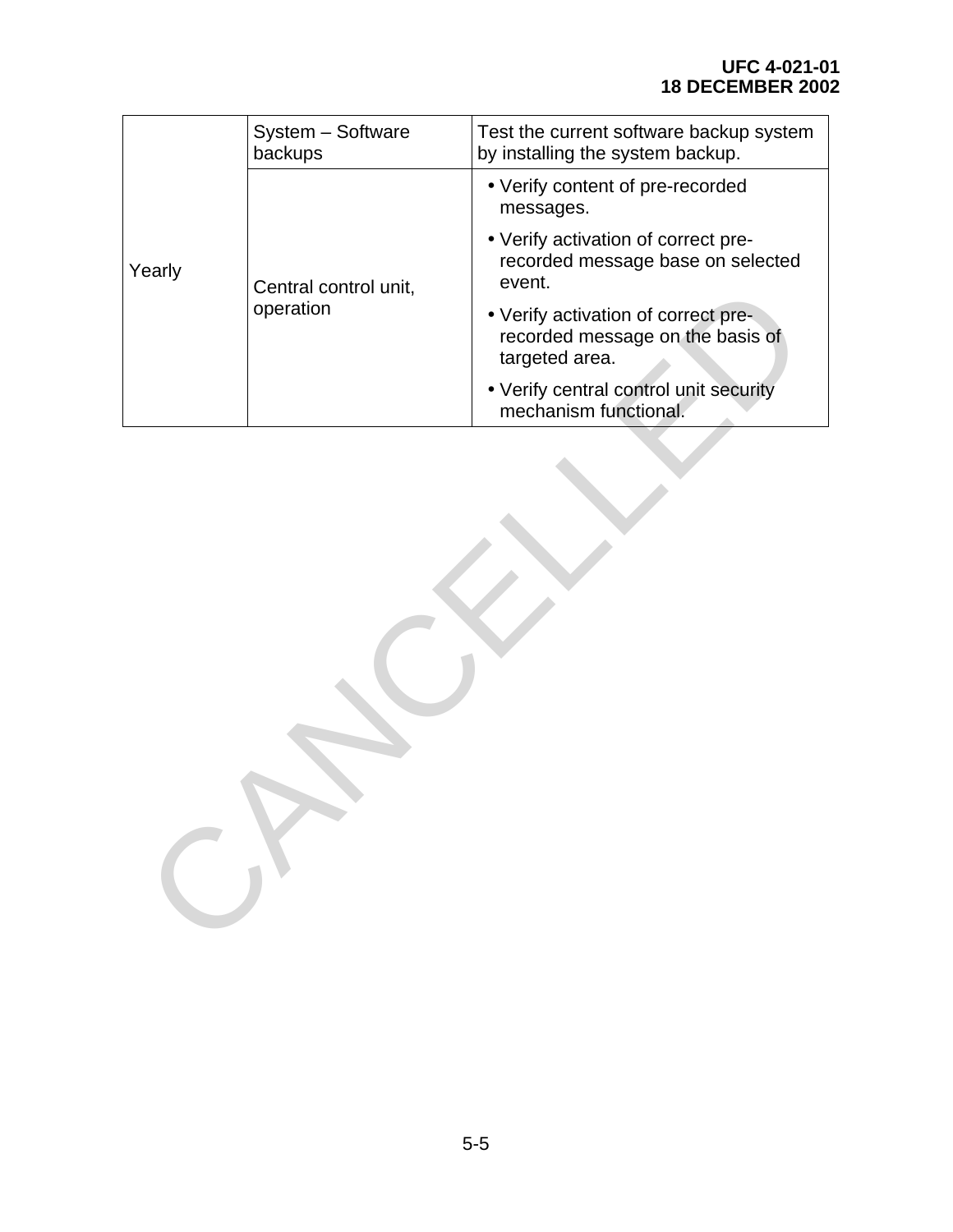| <b>Frequency</b> | <b>Component</b>                     | <b>Tasks</b>                                                                                                                        |
|------------------|--------------------------------------|-------------------------------------------------------------------------------------------------------------------------------------|
| Weekly           | Central control console              | Verify no diagnostic failures indicated.                                                                                            |
| Monthly          | <b>Wireless transceivers</b>         | Perform silent activation of entire system.                                                                                         |
|                  | <b>Total system</b><br>functionality | • Perform test system activation for a<br>particular zone.                                                                          |
|                  |                                      | • Verify field components perform as<br>expected.                                                                                   |
| Quarterly        | Central control unit,<br><b>UPS</b>  | • Verify that system will operate in the<br>absence of line power; discontinue line<br>power to system and verify<br>functionality. |
|                  |                                      | • Test UPS. See AFPAM 32-1186 and<br>NFPA 70B.                                                                                      |
| Every 6 months   | Field components                     | • Perform a visual inspection of all<br>components. Verify enclosure integrity<br>not compromised.                                  |
|                  |                                      | • Perform a visual inspection of antenna.<br>Verify solid connection and no<br>corrosion.                                           |
|                  |                                      | • Perform a visual inspection of<br>transceivers. Verify proper operation.                                                          |
|                  |                                      | • Generate a conductor integrity monitor<br>alarm. Verify alarm status on central<br>console.                                       |
|                  |                                      | • Disconnect AC power. Verify AC<br>power failure alarm status on central<br>console.                                               |
|                  |                                      | • Disconnect AC power. Verify battery<br>voltage under load.                                                                        |
| Yearly           | Wireless signals                     | Check forward /reflected radio power.                                                                                               |

# **Table 5-4. Communications Network Maintenance**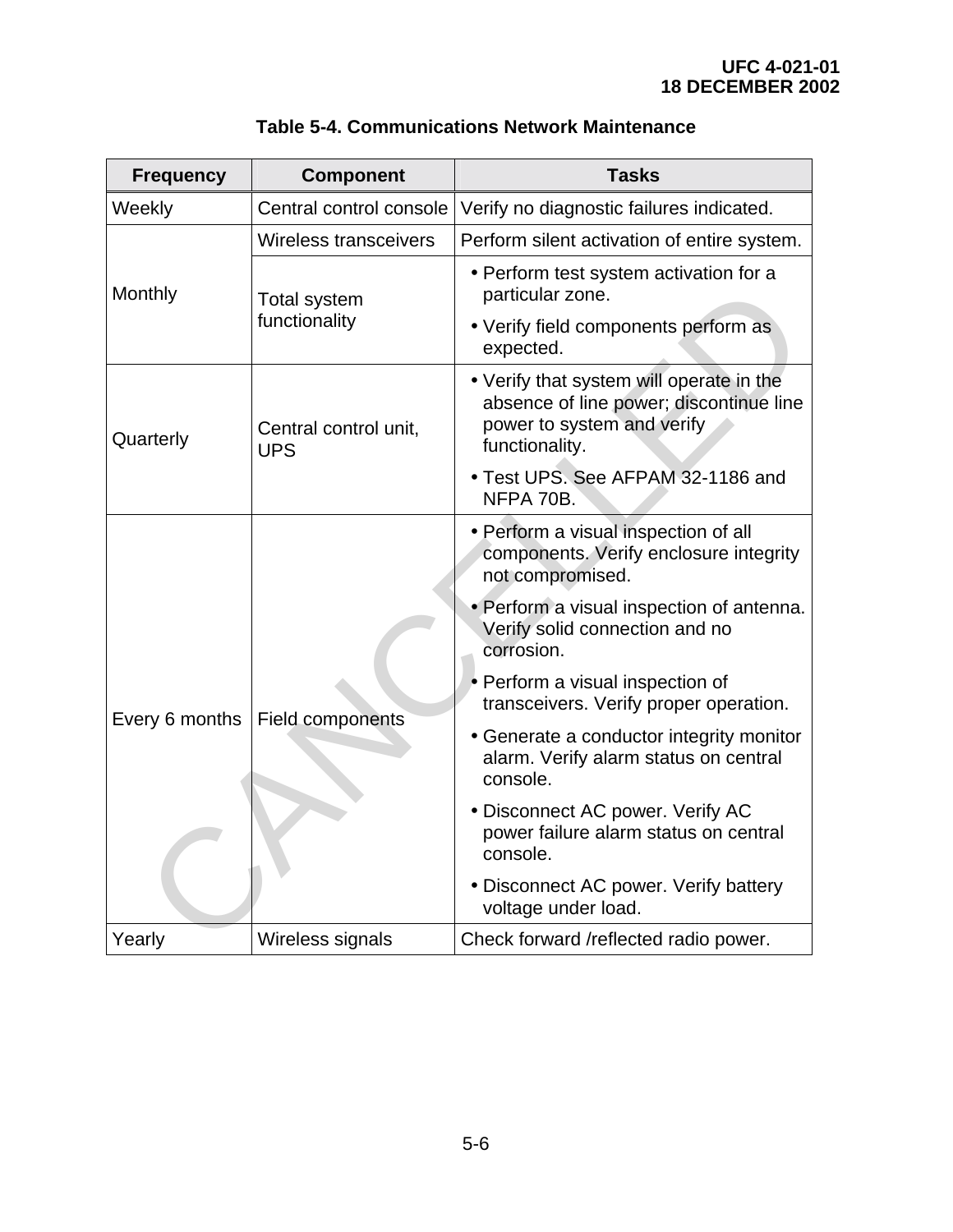#### **UFC 4-021-01 18 DECEMBER 2002**

# **GLOSSARY**

#### **Acronyms and Abbreviations**

AC—alternating current

- **ADAAG**Americans with Disabilities Act Accessibility Guidelines
- **AFPAM**—Air Force Pamphlet
- **ANSI**American National Standards Institute
- **APCO**Association of Public Safety Communications Officials
- **COTS** commercial off-the-shelf
- **DCID**-Director of Central Intelligence Directive Directorate
- **DOD**—Department of Defense
- **FSK**—frequency-shift keying
- **GIS**-Geographic Information System

**HQ AFCESA/CES**Air Force Civil Engineer Support Agency, Technical Support **Directorate PAM—Air Force Pamphlet**<br> **SI**—American National Standards Institute<br> **CO**—Association of Public Safety Communications Officials<br> **TS**—commercial off-the-shelf<br> **ID**—Director of Central Intelligence Directive Directorate<br>

**HQ DLA-D**—Defense Logistics Agency Director

**HQ DLA-DSS-IP**—Defense Logistics Agency, Support Services

**HQ USACE/CECW-E**—US Army Corps of Engineers, Directorate of Civil Works, Engineering and Construction

Hz-Hertz

**IEC**—International Electrotechnical Commission

**IP**-Internet Protocol

**NAVFACENGCOM HQ CODE CHENG-**Naval Facilities Engineering Command, Headquarters Chief Engineer Division

- **NFPA**—National Fire Protection Association
- **NICET**—National Institute for Certification in Engineering Technologies
- **NIMA—National Imagery and Mapping Agency**
- **OSD**—Office of the Secretary of Defense

**PA**—public address

- **SCIF**—Sensitive, Compartmented Information Facilities
- **TDD**—telecommunications device for the deaf
- **TTY**—teletypewriter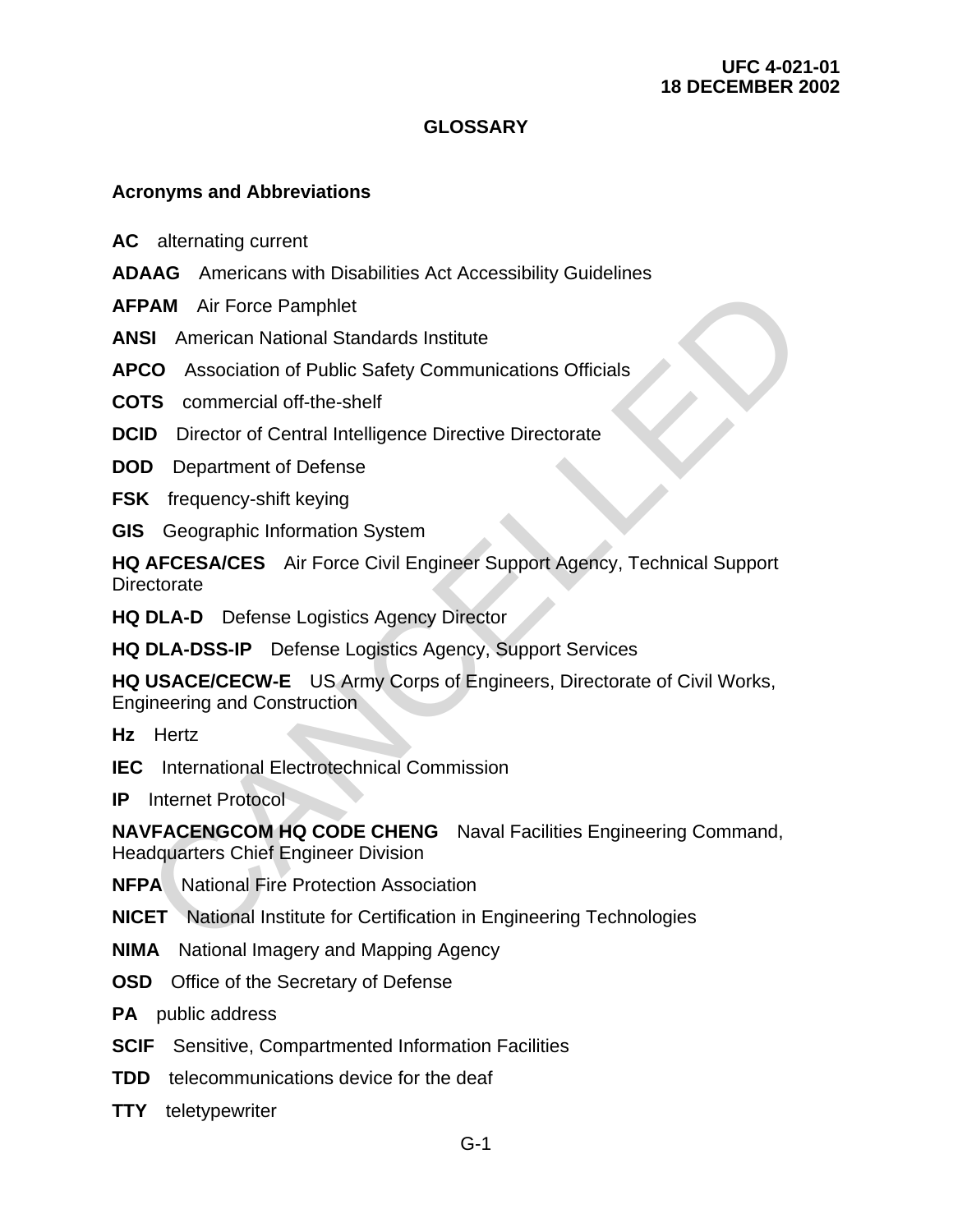**UFAS**—Uniform Federal Accessibility Standards

- **UFC**—Unified Facilities Criteria
- **UL**—Underwriters Laboratories, Inc.
- **UPS**—uninterruptible power supply
- VAC-volts, alternating current
- **WAN**wide area network

**Terms**

**Contractor**—An entity that executes work in accordance with a contract.

**Giant Voice** A nickname for the wide-area outdoor siren and voice signaling system often found on military bases. Sometimes this system is called the "Big Voice."

**Mass Notification System**—A system that provides real-time information to all building occupants or personnel in the immediate vicinity of the building during emergency situations. M—wide area network<br>
ms<br>
Intractor—An entity that executes work in accordance with a contract.<br>
Introdec—A nickname for the wide-area outdoor siren and voice signaling system<br>
in found on military bases. Sometimes this sys

**System Integrator**—A contractor that designs, fabricates, installs, starts up, tests, and documents electrical and electronic systems using COTS components manufactured by others. Qualified manufacturers can act as system integrators.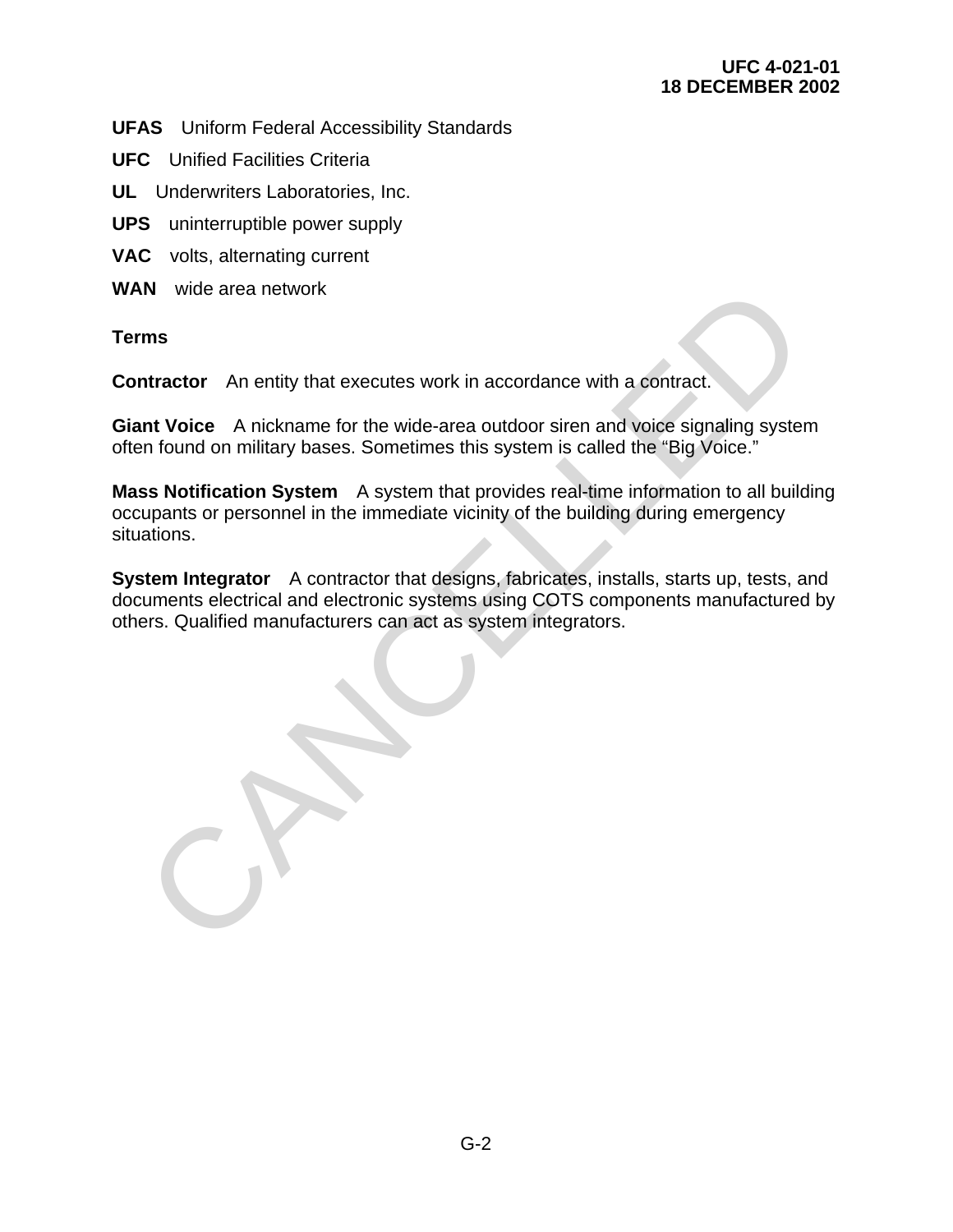## **APPENDIX A**

# **REFERENCES**

#### **GOVERNMENT PUBLICATIONS:**

1. Federal Government [http://www.access](http://www.access-board.gov/adaag/html/adaag.htm)board.gov/adaag/html/adaag.htm

http://www.access-board.gov/ufas/ufashtml/ufas.htm

http://frwebgate.access.gpo.gov/cgibin/getdoc.cgi?dbname=104\_cong\_pub lic\_laws&docid=f:publ113.104.pdf

2. Department of Defense http://65.204.17.188//report/doc\_ufc.html

3. U.S. Air Force http://www.e-publishing.af.mil/

#### HQ AFCESA/CES

http://www.afcesa.af.mil/directorate/ces/civ il/costengr/Histbook.pdf

4. U.S. Army http://www.army.mil/usapa/epubs/pdf/p415 [\\_28.pdf](http://www.army.mil/usapa/epubs/pdf/p415_28.pdf)  [C](http://www.army.mil/usapa/epubs/pdf/p415_28.pdf)[AN](http://www.afcesa.af.mil/directorate/ces/civil/costengr/Histbook.pdf)[C](http://www.e-publishing.af.mil/)ELLED

5. Central Intelligence Agency

Available at the CIA Electronic Reading Room:

[http://www.foia.ucia.gov/search\\_options.as](http://www.foia.ucia.gov/search_options.asp) [p](http://www.foia.ucia.gov/search_options.asp) 

Americans with Disabilities Act Accessibility Guidelines (ADAAG)

Uniform Federal Accessibility Standards (UFAS)

National Technology Transfer and Advancement Act of 1995 (PL 104-113)

UFC 3-600-02, Operations and Maintenance: Inspecting, Testing, and Maintenance of Fire Protection Systems

UFC 3-520-01, Interior Electrical Systems

UFC 4-010-01, DOD Minimum Antiterrorism Standards for Buildings

AFPAM 32-1186, Valve-Regulated Lead-Acid Batteries for Stationary Applications

Historical Air Force Construction Cost **Handbook** 

DA Pam 415-28, Guide to Army Real Property Category Codes

DCID 1/21, Manual for Physical Security Standards for Sensitive Compartmented Information Facilities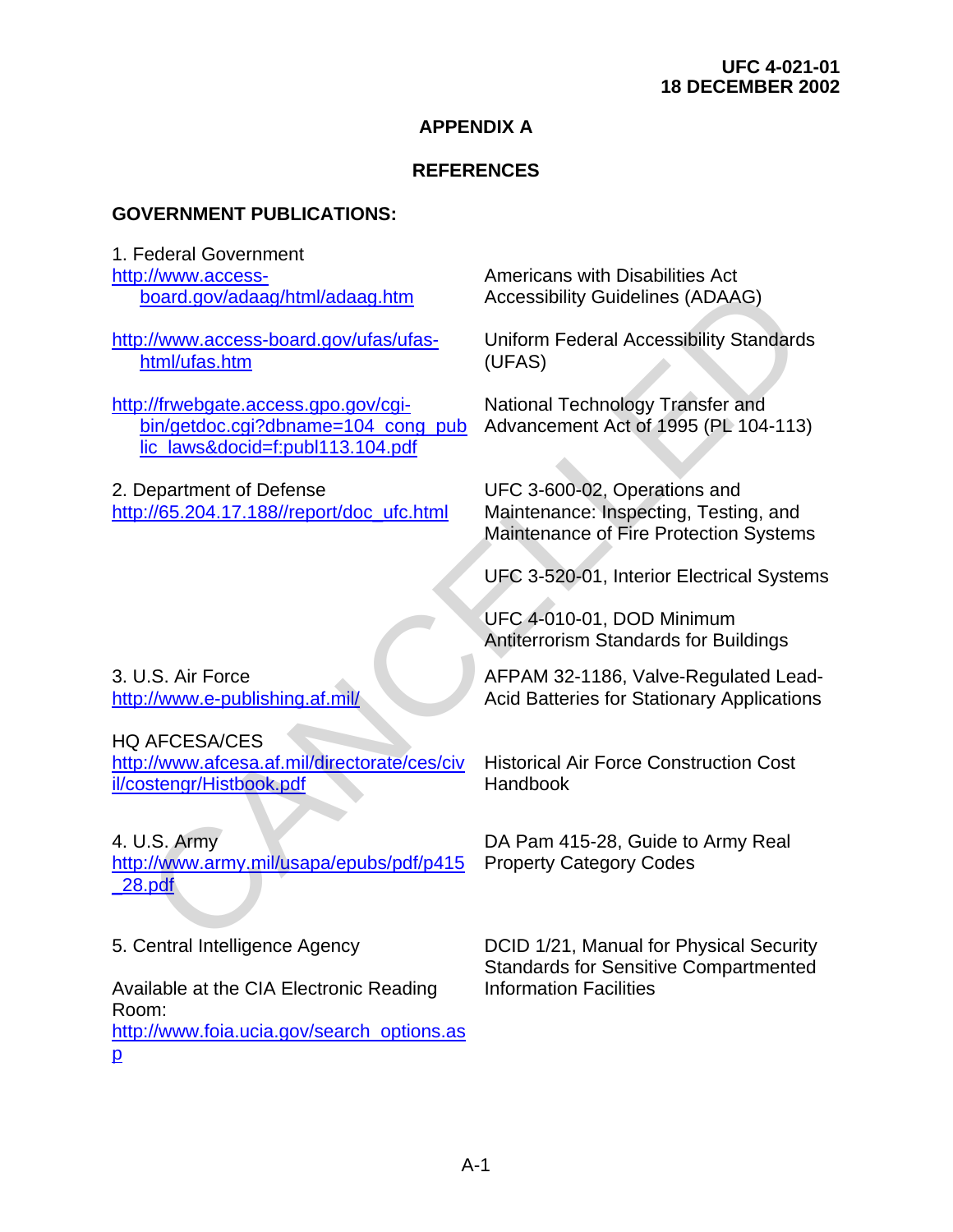6. Occupational Safety and Health Administration (OSHA) [http://www.access.gpo.gov/nara/cfr/index.](http://www.access.gpo.gov/nara/cfr/index.html) [html](http://www.access.gpo.gov/nara/cfr/index.html) 

## **NON-GOVERNMENT PUBLICATIONS:**

7. National Fire Protection Association 1 Batterymarch Park P.O. 9101 Quincy, MA 02269-9101 Varional Fire Protection Association<br>
1 Batterymarch Park<br>
P.O. 9101<br>
2 CANCELLED AND THE ATOM NEPA 70B, Recommended Practice for<br>
P.O. 9101<br>
2 CANCELLED Fire Altarm Code<br>
NFPA 101, Life Safety Code<br>
NFPA 101, Life Safety

29 CFR 1910.165, Employee Alarm **Systems** 

NFPA 70, National Electrical Code

NFPA 70B, Recommended Practice for Electrical Equipment Maintenance

NFPA 72, National Fire Alarm Code

NFPA 101, Life Safety Code

IEC 60849\*- Sound Systems for Emergency Purposes

IEC 60268\*, Part 16- The Objective Rating of Speech Intelligibility by Speech Transmission Index

\* Note: Use the prefix for "CELELEC EN" or "EN" instead of "IEC" to obtain the English language versions of these documents.

ANSI S3.2-1989 - Method for Measuring the Intelligibility of Speech Over Communications Systems

8. International Electrotechnical Commission (IEC) 3, rue de Varembé P.O. Box 131 CH-1211 Geneva 20 Switzerland

9. American National Standards Institute (ANSI) 1819 L Street NW

Washington, DC 20036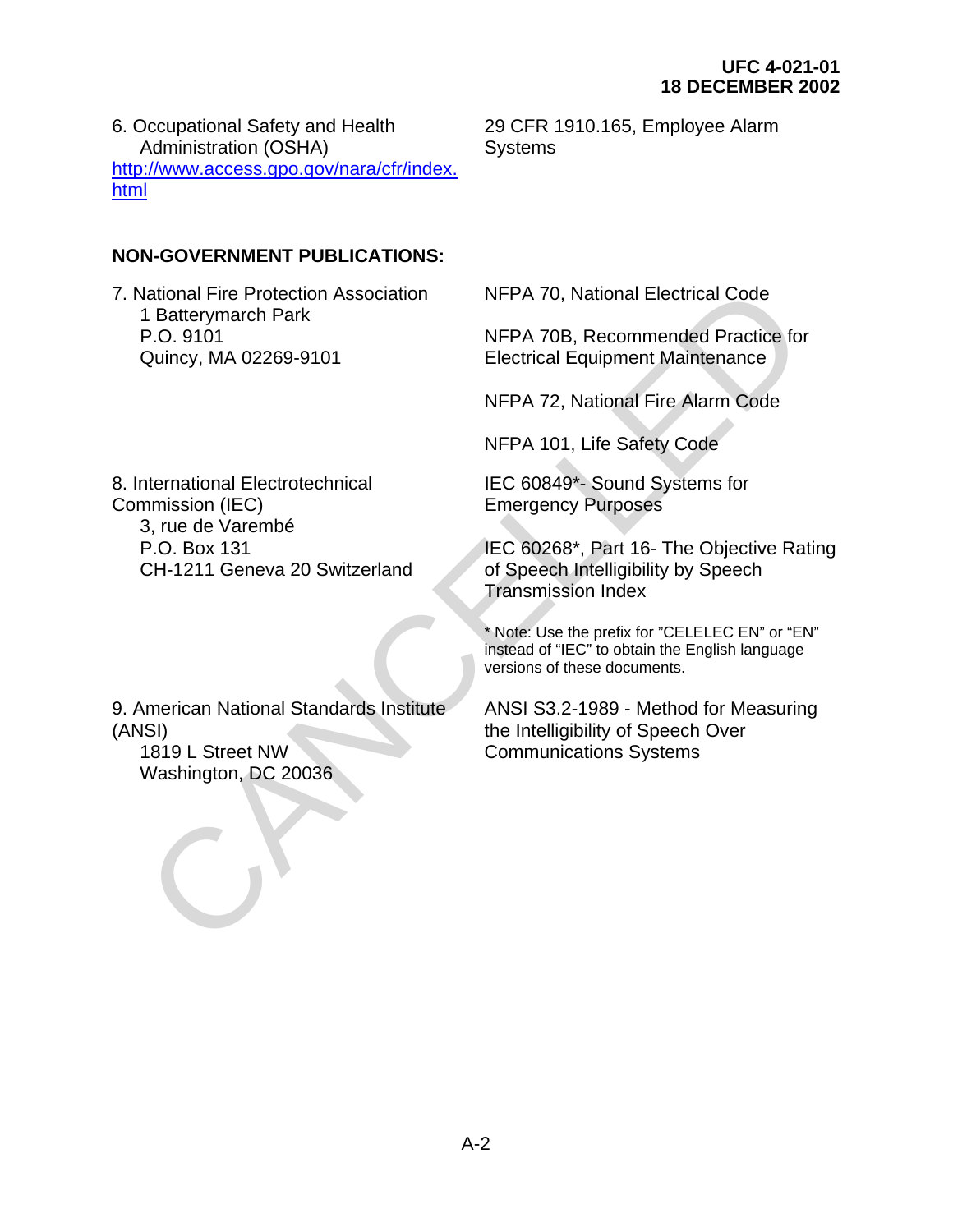## **APPENDIX B**

## **IMPACT OF TECHNOLOGICAL ADVANCES**

#### **Expected Near-term Mass Notification System Improvements**

Recent technological advancements are likely to be adopted by mass notification system manufacturers, thereby increasing functionality, reliability, and security. Table B-1 summarizes the current capabilities and likely improvements.

| oyotom manaraotaroro, thoroby moroaoing ranotionality, rollability, and ocoanty. Table<br>B-1 summarizes the current capabilities and likely improvements. |                                                                                                                                                                                                                                                                                                                                                                                                                                                                                                                                                                      |                                                                                                                                                                                                                                                                                                                                                                                                                                                                                                                              |  |
|------------------------------------------------------------------------------------------------------------------------------------------------------------|----------------------------------------------------------------------------------------------------------------------------------------------------------------------------------------------------------------------------------------------------------------------------------------------------------------------------------------------------------------------------------------------------------------------------------------------------------------------------------------------------------------------------------------------------------------------|------------------------------------------------------------------------------------------------------------------------------------------------------------------------------------------------------------------------------------------------------------------------------------------------------------------------------------------------------------------------------------------------------------------------------------------------------------------------------------------------------------------------------|--|
| Table B-1. Impact of Recent Technological Advancements on<br><b>Mass Notification Systems</b>                                                              |                                                                                                                                                                                                                                                                                                                                                                                                                                                                                                                                                                      |                                                                                                                                                                                                                                                                                                                                                                                                                                                                                                                              |  |
| <b>Function</b>                                                                                                                                            | <b>Current Capability</b>                                                                                                                                                                                                                                                                                                                                                                                                                                                                                                                                            | <b>Expected Improvement</b>                                                                                                                                                                                                                                                                                                                                                                                                                                                                                                  |  |
| Wireless<br>communications                                                                                                                                 | Many of the mass notification system<br>radios available today are transmitting<br>analog voice and frequency-shift<br>keying (FSK) telemetry. Manufacturers<br>have developed mechanisms for<br>adding security that significantly<br>reduces the chance of unauthorized<br>commands being accepted. However,<br>a person with a receiver tuned to the<br>correct frequency can listen to the<br>analog voice transmissions, and once<br>voice communications are enabled,<br>nearby unauthorized transmitters could<br>be used to distort or override<br>messages. | Adoption of the encrypted Association of<br><b>Public Safety Communications Officials</b><br>(APCO) Project 25 Protocol (when fully<br>deployed and more broadly available) will<br>further reduce the chances of<br>unauthorized commands being accepted<br>and will make interception of messages<br>and commands very difficult.                                                                                                                                                                                          |  |
| <b>Network</b><br>communications<br>protocols                                                                                                              | Most mass notification system network<br>communications are a combination of<br>analog voice and asynchronous serial<br>data. Backup communications links<br>often are unavailable.                                                                                                                                                                                                                                                                                                                                                                                  | As bases install fiber optic data networks,<br>adoption of isolated fiber optic Ethernet<br>mass notification system networks using<br>Internet Protocol (IP) will significantly<br>improve overall mass notification system<br>security, reliability (redundant links or<br>loops), and functionality. Presently, it is<br>very important that the networks remain<br>completely isolated. Also, current wireless<br>wide area networks (WAN) generally<br>provide inadequate security for mass<br>notification system use. |  |
| Unauthorized<br>access security                                                                                                                            | Most mass notification system<br>products available today depend on<br>locked cabinets and access restrictions<br>to the control center to prevent<br>unauthorized access.                                                                                                                                                                                                                                                                                                                                                                                           | Adoption of strong authentication using<br>available technologies like biometric<br>sensors will ease access for authorized<br>users while making access more difficult<br>for unauthorized personnel.                                                                                                                                                                                                                                                                                                                       |  |

## **Table B-1. Impact of Recent Technological Advancements on Mass Notification Systems**